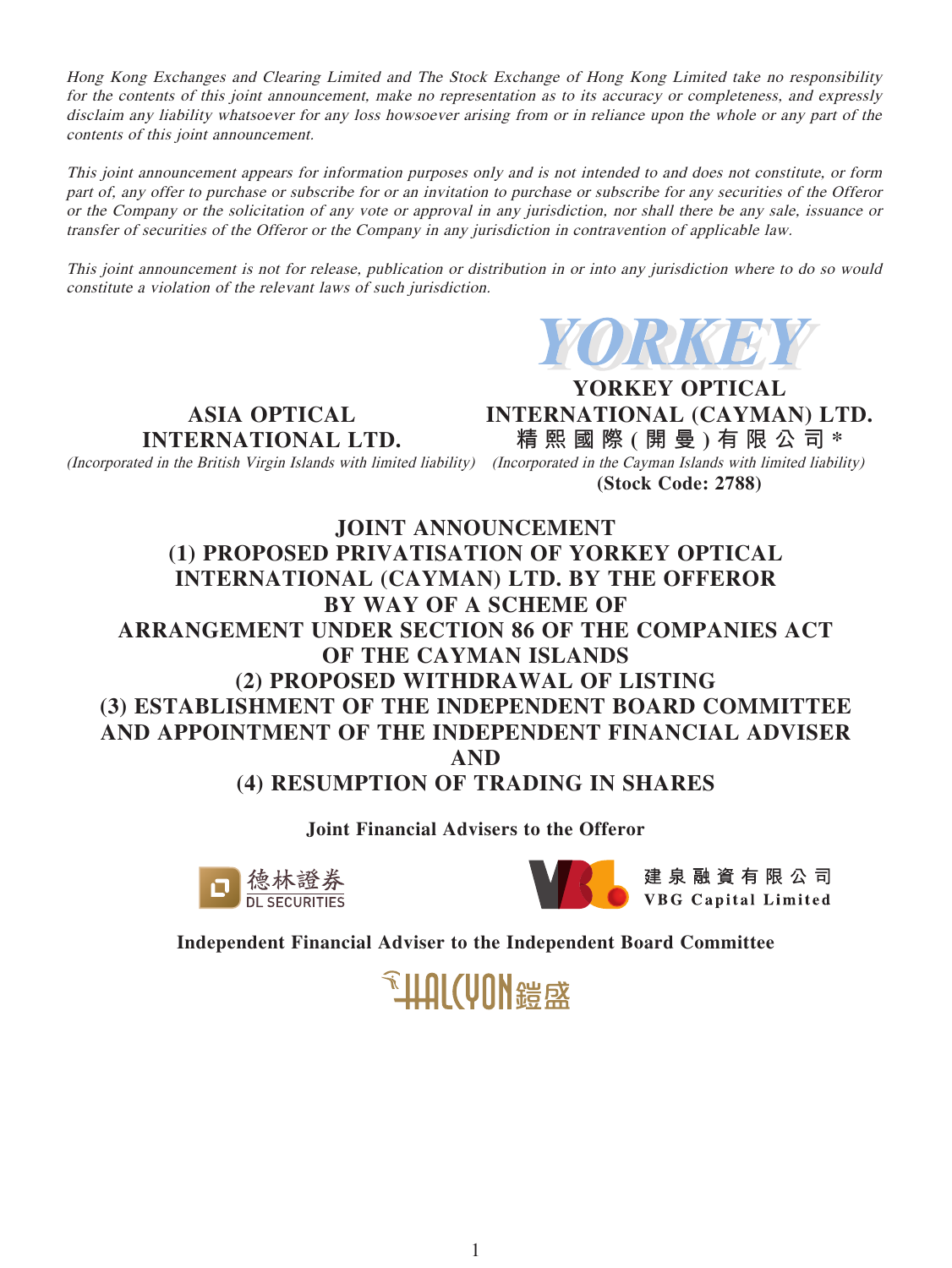# **THE PROPOSAL**

The respective board of directors of the Offeror and the Company jointly announce that on 15 October 2021, the Offeror requested the Board to put forward the Proposal to the Scheme Shareholders for the proposed privatisation of the Company by way of the Scheme, which, if approved and implemented, will involve (i) the cancellation and extinguishment of the Scheme Shares and in consideration thereof, the payment of the Cancellation Price to the Scheme Shareholders whose names appear on the Register on the Scheme Record Date, (ii) upon such cancellation and extinguishment, the issued share capital of the Company will be simultaneously increased to its former amount by the issuance at par to the Offeror, credited as fully paid, of the aggregate number of Shares as is equal to the number of Scheme Shares cancelled and extinguished, while the reserve created in the Company's books of account as a result of the cancellation and extinguishment of the Scheme Shares will be applied in paying up in full at par the new Shares so issued, credited as fully paid, to the Offeror, and (iii) the withdrawal of the listing of the Shares on the Stock Exchange and the delisting of the TDRs on the Taiwan Stock Exchange. The Scheme will be carried out by way of a scheme of arrangement under Section 86 of the Companies Act.

# **TERMS OF THE PROPOSAL**

Under the Scheme, the Scheme Shares will be cancelled and extinguished and, in consideration thereof, each Scheme Shareholder whose names appear on the Register on the Scheme Record Date will be entitled to receive the Cancellation Price, being HK\$0.88, in cash for each Scheme Share cancelled and extinguished.

The aggregate Cancellation Price payable to the Scheme Shareholders for the Scheme Shares cancelled and extinguished will be paid by the Offeror.

The Cancellation Price has been determined on a commercial basis after taking into account, among others, the Offeror's view of the Group's business and future prospects, the recent and historical traded prices of the Shares and the TDRs traded on the Stock Exchange and the Taiwan Stock Exchange, respectively, and the financial position of the Group as at 31 December 2020 and 30 June 2021, with reference to other privatisation transactions in Hong Kong in recent years.

# **TOTAL CONSIDERATION AND FINANCIAL RESOURCES**

As at the Announcement Date, there are 816,346,000 Shares in issue (including 80,000,000 Shares represented by the TDRs), and there are 589,513,000 Scheme Shares (representing approximately 72.21% of the issued share capital of the Company) in issue. There are no other outstanding options, warrants, derivatives, convertible securities or other relevant securities (as defined in Note 4 to Rule 22 of the Takeovers Code) issued by the Company that carry a right to subscribe for or which are convertible into Shares.

On the basis of the Cancellation Price of HK\$0.88 per Scheme Share and 589,513,000 Scheme Shares being in issue as at the Announcement Date and assuming that there is no other change in the shareholding of the Company before the Scheme Record Date, the Scheme Shares are in aggregate valued at HK\$518,771,440, which represents the amount of cash required for the Scheme.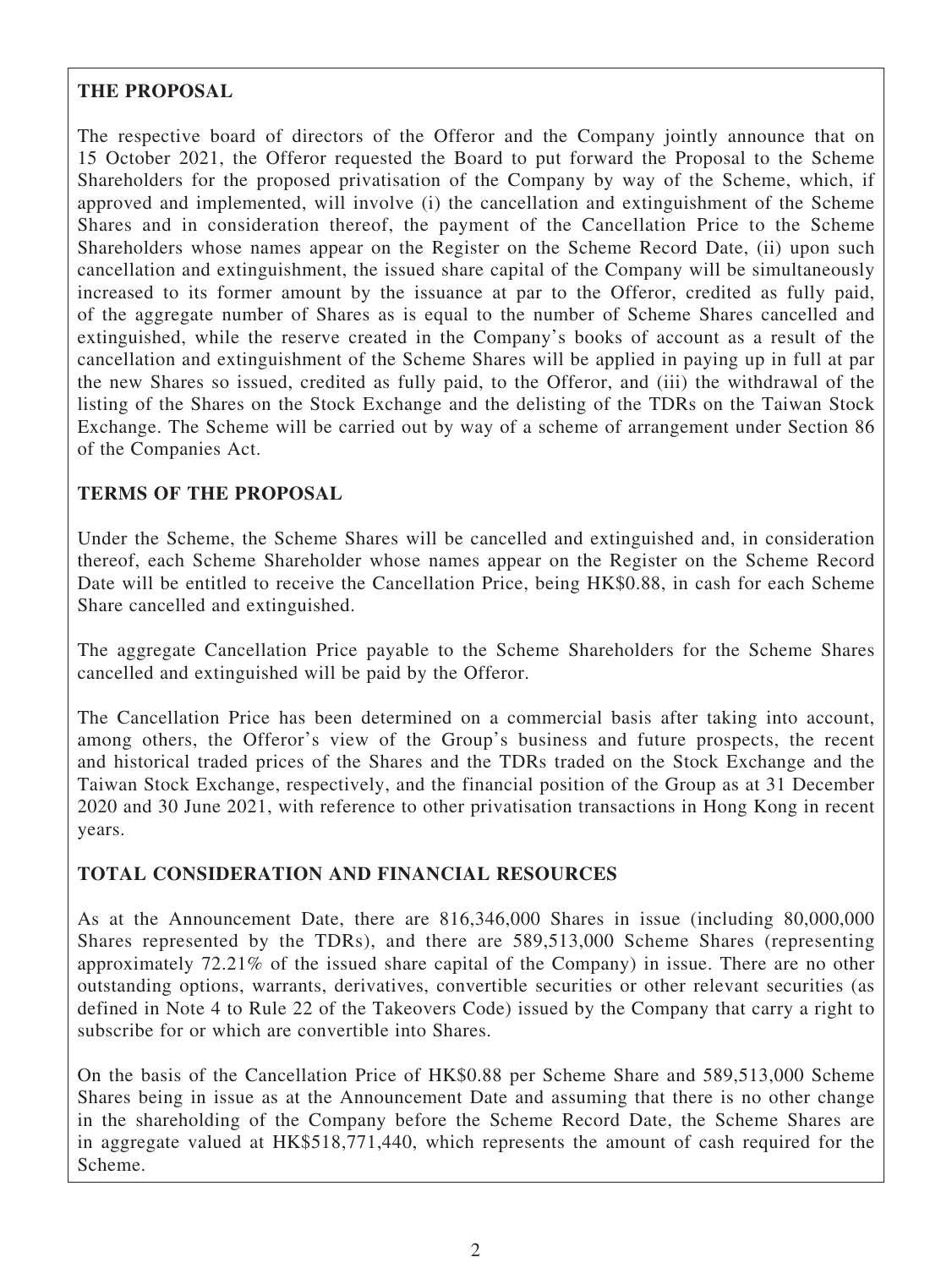The Offeror's payment obligations to the Scheme Shareholders in respect of the Cancellation Price in cash pursuant to and in accordance with the Scheme shall be fulfilled by the Offeror. The Offeror intends to finance the cash required for the cancellation and extinguishment of the Scheme Shares through the financing facility made available to the Offeror by a licensed bank in Hong Kong.

DL Securities and VBG Capital, the Joint Financial Advisers, are satisfied that sufficient financial resources are available to the Offeror for discharging its obligations in respect of the full implementation of the Proposal in accordance with its terms.

# **CONDITIONS OF THE PROPOSAL AND THE SCHEME**

The implementation of the Proposal is, and the Scheme will become effective and binding on the Company and all Scheme Shareholders, subject to the fulfilment or waiver (as applicable) of all the Conditions as described in the section headed "4. Conditions of the Proposal and the Scheme" below. All Conditions will have to be fulfilled or waived (as applicable) on or before the Long Stop Date, failing which the Proposal and the Scheme will lapse.

## **IRREVOCABLE UNDERTAKING**

As at the Announcement Date, the Offeror has received the Irrevocable Undertaking from the Undertaking Shareholder, pursuant to which the Undertaking Shareholder has unconditionally and irrevocably undertaken to, among other things, exercise, or procure the exercise, of all voting rights attached to the Undertaking Scheme Shares owned by the Undertaking Shareholder to vote in favour of all the resolutions to approve and give effect to the Proposal, the Scheme and any matters that may impact on the fulfilment of any condition of the Proposal at the Court Meeting and the EGM. The 143,817,000 Undertaking Scheme Shares held by the Undertaking Shareholder represent approximately 17.62% of the issued share capital of the Company as at the Announcement Date.

# **INDEPENDENT BOARD COMMITTEE**

An Independent Board Committee, which comprises the independent non-executive Directors, namely Mr. Lin Meng-Tsung, Mr. Lin Yi-Min and Mr. Liu Wei-Li, has been established by the Board to make a recommendation to the Independent Shareholders as to whether the terms of the Proposal and the Scheme are, or are not, fair and reasonable and as to voting at the Court Meeting and the EGM.

Pursuant to Rule 2.8 of the Takeovers Code, the Independent Board Committee comprises all non-executive Directors who have no direct or indirect interest in the Proposal. The non-executive Director of the Company, namely Ms. Wu Shu-Ping, is a director of AOCI, of which the Offeror is a direct wholly-owned subsidiary, and therefore is not a member of the Independent Board Committee.

Mr. Lai I-Jen and Mr. Kurihara Toshihiko, being the executive Directors of the Company, and Ms. Wu Shu-Ping, being the non-executive Director of the Company, are regarded as acting in concert with the Offeror. Each of Mr. Lai I-Jen, Mr. Kurihara Toshihiko and Ms. Wu Shu-Ping has abstained and will continue to abstain from voting at meetings of the Board in relation to the Proposal and the Scheme given his/her material interest in the Proposal. The Independent Board Committee has reserved its opinion pending the advice of the Independent Financial Adviser.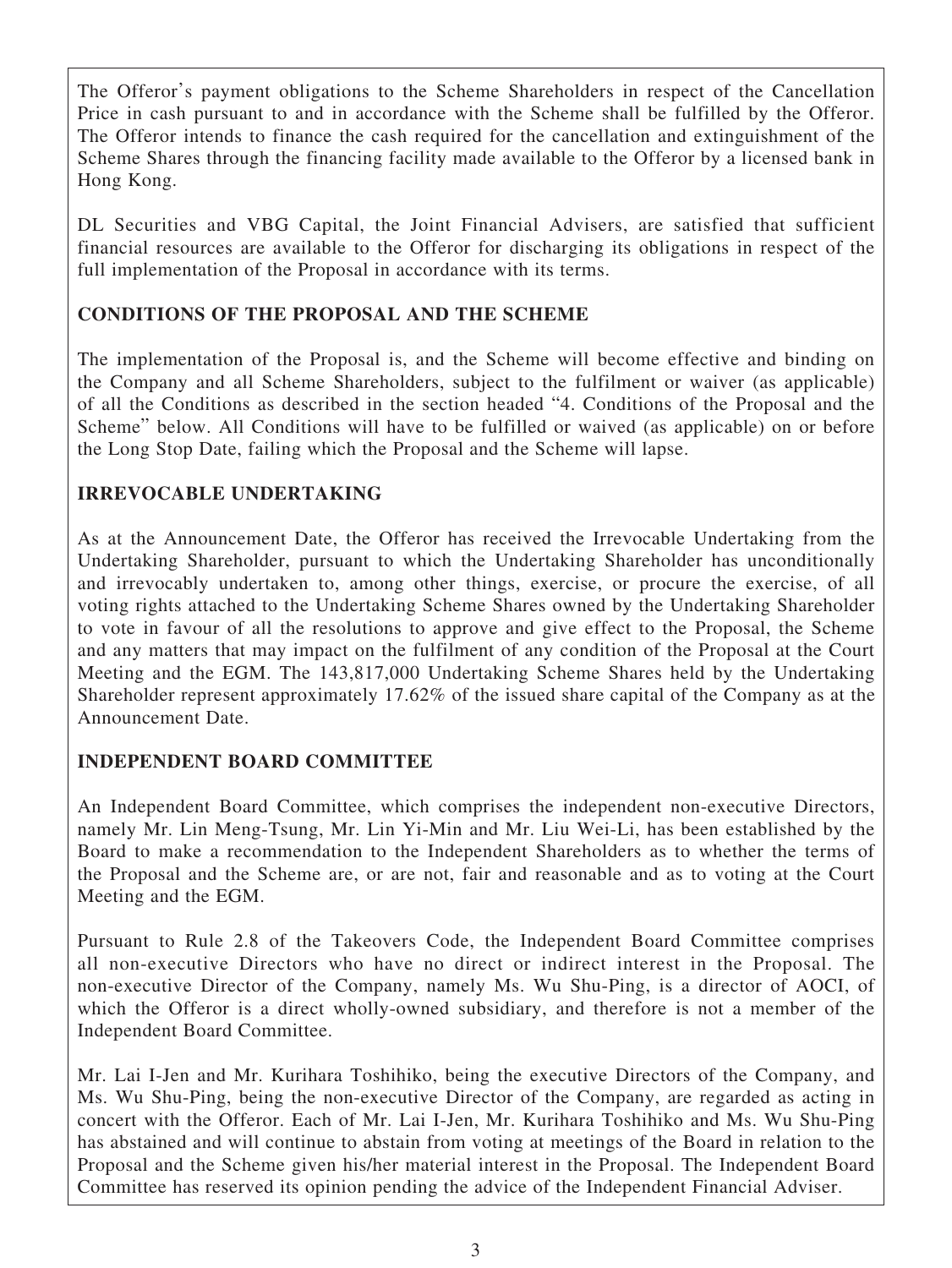# **JOINT FINANCIAL ADVISERS TO THE OFFEROR**

The Offeror has appointed DL Securities and VBG Capital as its Joint Financial Advisers in connection with the Proposal.

# **INDEPENDENT FINANCIAL ADVISER TO THE INDEPENDENT BOARD COMMITTEE**

Halcyon Capital Limited has been appointed as the Independent Financial Adviser to advise the Independent Board Committee in connection with the terms of the Proposal and the Scheme. The appointment of Halcyon Capital Limited has been approved by the Independent Board Committee. The advice of the Independent Financial Adviser and recommendation of the Independent Board Committee will be included in the Scheme Document and despatched to the Shareholders in due course.

# **WITHDRAWAL OF LISTING OF SHARES AND DELISTING OF TDRs**

Upon the Scheme becoming effective, all Scheme Shares will be cancelled and extinguished and the share certificates in respect of the Scheme Shares will thereafter cease to have effect as document or evidence of title. The Company will apply to the Stock Exchange for the withdrawal of the listing of the Shares on the Stock Exchange in accordance with Rule 6.15(2) of the Listing Rules immediately following the Scheme becoming effective. The TDRs will also be delisted from the Taiwan Stock Exchange upon or after the delisting of all the Shares from the Stock Exchange.

# **IF THE SCHEME IS NOT APPROVED OR OTHERWISE LAPSES**

The listing of the Shares on the Stock Exchange will not be withdrawn and the TDRs will not be delisted from the Taiwan Stock Exchange if the Scheme does not become effective or otherwise lapses.

If the Scheme is not approved or otherwise lapses, there are restrictions under Rule 31.1 of the Takeovers Code on making subsequent offers, to the effect that neither the Offeror nor any person who acted in concert with the Offeror in the course of the Proposal (nor any person who is subsequently acting in concert with any of them) may within 12 months from the date on which the Scheme is not approved or otherwise lapses announce an offer or possible offer for the Company, except with the consent of the Executive.

# **DESPATCH OF SCHEME DOCUMENT**

The Scheme Document containing, among others, further details of the Proposal and the Scheme, the expected timetable, an explanatory statement as required under the rules of the Grand Court, information regarding the Company, recommendations from the Independent Board Committee with respect to the Proposal and the Scheme, the letter of advice from the Independent Financial Adviser, a notice of the Court Meeting and a notice of the EGM, together with forms of proxy in relation thereto, will be despatched to the Shareholders as soon as practicable and in compliance with the requirements of the Takeovers Code, the rules of the Grand Court and other applicable laws and regulations.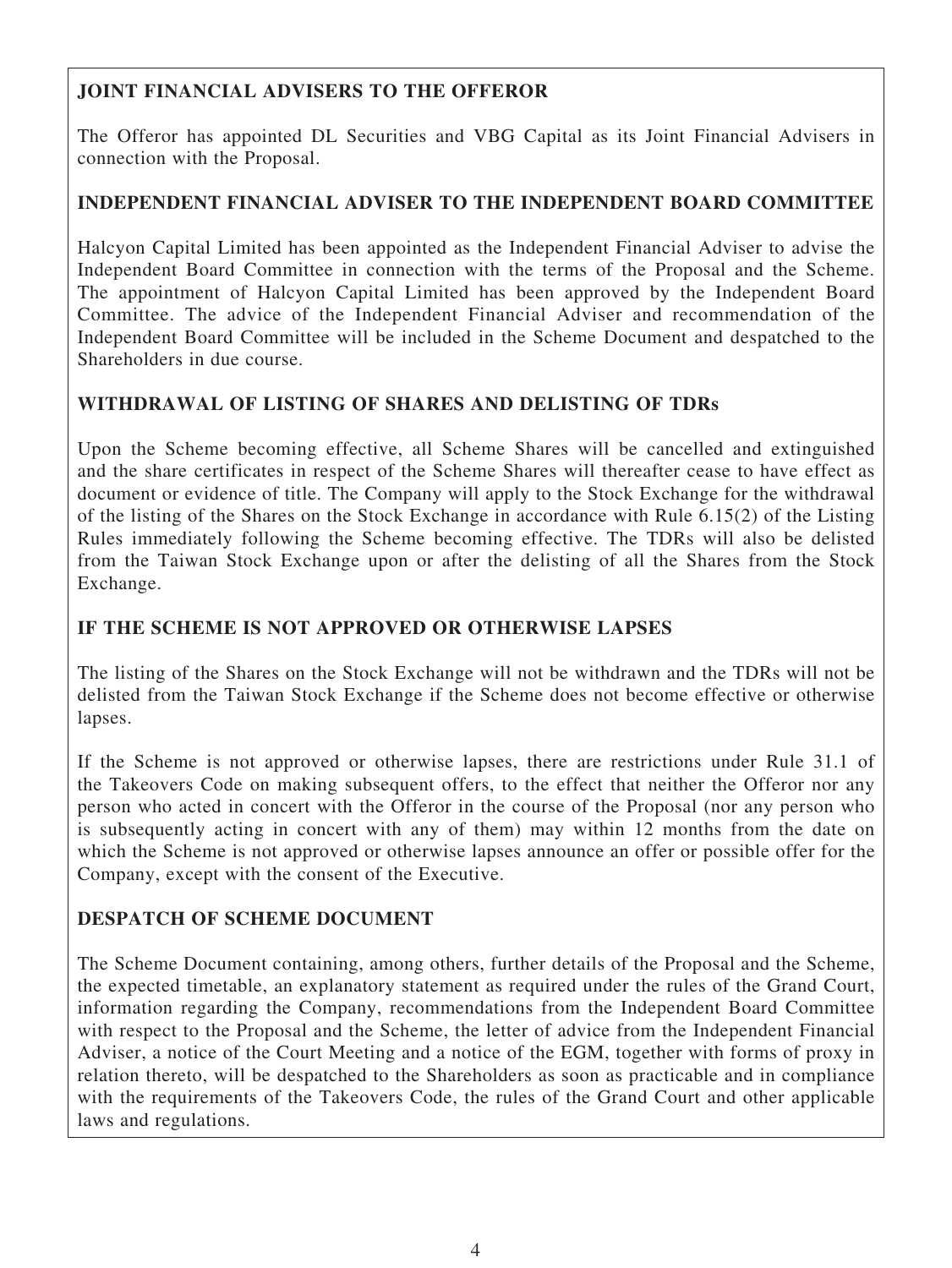Under Rule 8.2 of the Takeovers Code, the Scheme Document should be despatched to the Shareholders within 21 days of the Announcement Date, that is, on or before 5 November 2021. The Scheme Document may only be despatched to the Shareholders after the Grand Court has, at a Directions Hearing to be held on a date to be fixed by the Grand Court, directed the holding of the Court Meeting.

As additional time is required to procure the holding of the Directions Hearing and to finalise the financial information to be included in the Scheme Document, an application will be made with the Executive for its consent to extend the latest time for the despatch of the Scheme Document. Further announcement(s) will be made by the Company and the Offeror in respect of the application for the consent and the expected date of despatch of the Scheme Document.

## **RESUMPTION OF TRADING IN SHARES**

At the request of the Company, trading in the Shares on the Stock Exchange has been halted from 1:00 p.m. on 6 October 2021 pending the release of this joint announcement. An application has been made by the Company to the Stock Exchange for resumption of trading in the Shares on the Stock Exchange with effect from 9:00 a.m. on Monday, 18 October 2021.

## **WARNINGS**

**Shareholders and potential investors of the Company should be aware that the implementation of the Proposal is subject to the Conditions being fulfilled or waived (as applicable) and thus the Proposal may or may not be implemented and the Scheme may or may not become effective. Shareholders and potential investors of the Company should therefore exercise caution when dealing in the securities of the Company. Persons who are in doubt as to the action they should take should consult their stockbroker, bank manager, solicitor or other professional advisers.**

**This joint announcement is not intended to and does not constitute, or form part of, any offer to sell or subscribe for or an invitation to purchase or subscribe for any securities or the solicitation of any vote or approval in any jurisdiction pursuant to the Proposal or otherwise, nor shall there be any sale, issuance or transfer of securities of the Offeror or the Company in any jurisdiction in contravention of applicable law. The Proposal will be made solely through the Scheme Document, which will contain the full terms and conditions of the Proposal, including details of how to vote in favour or against of the Proposal. This joint announcement is not for release, publication or distribution in or into any jurisdiction where to do so would constitute a violation of the relevant laws of such jurisdiction. Any vote, acceptance or other response to the Proposal should be made only on the basis of information in the Scheme Document or any other document by which the Proposal is made.**

**The availability of the Proposal to persons who are not resident in Hong Kong may be affected by the laws of the relevant jurisdictions in which they are located or of which they are citizens. Persons who are not resident in Hong Kong should inform themselves about, and observe, any applicable legal or regulatory requirements of their jurisdictions. Further details in relation to overseas Shareholders will be contained in the Scheme Document.**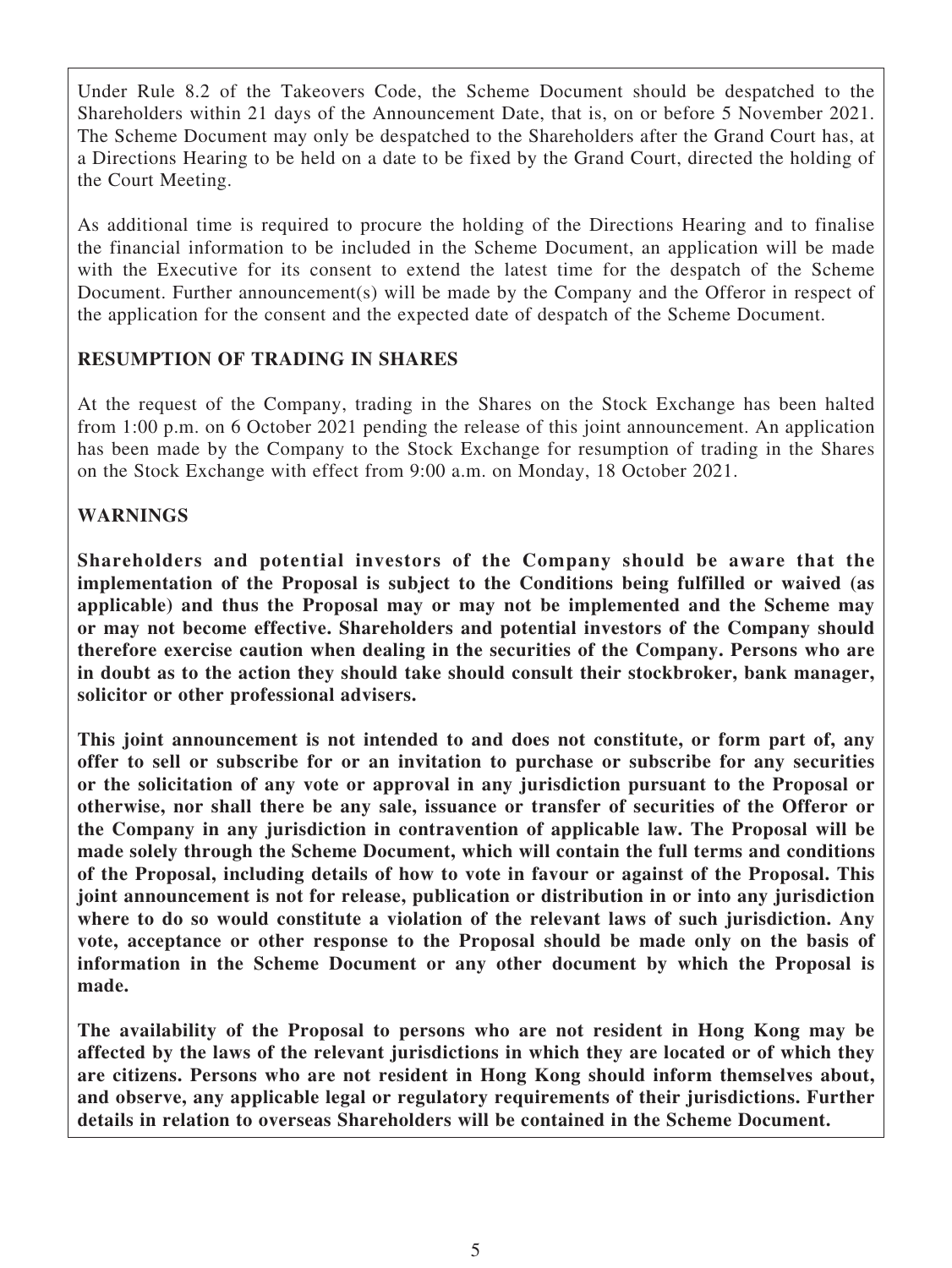## **1. INTRODUCTION**

On 15 October 2021, the Offeror requested the Board to put forward the Proposal to the Scheme Shareholders for the proposed privatisation of the Company by way of the Scheme, which, if approved and implemented, will involve (i) the cancellation and extinguishment of the Scheme Shares and in consideration thereof, the payment of the Cancellation Price to the Scheme Shareholders whose names appear on the Register on the Scheme Record Date, (ii) upon such cancellation and extinguishment, the issued share capital of the Company will be simultaneously increased to its former amount by the issuance at par to the Offeror, credited as fully paid, of the aggregate number of Shares as is equal to the number of Scheme Shares cancelled and extinguished, while the reserve created in the Company's books of account as a result of the cancellation and extinguishment of the Scheme Shares will be applied in paying up in full at par the new Shares so issued, credited as fully paid, to the Offeror, and (iii) the withdrawal of the listing of the Shares on the Stock Exchange and the delisting of the TDRs on the Taiwan Stock Exchange. The Scheme will be carried out by way of a scheme of arrangement under Section 86 of the Companies Act.

If the Proposal is approved and implemented, under the Scheme:

- (i) all the Scheme Shares held by the Scheme Shareholders on the Effective Date will be cancelled and extinguished in exchange for the payment by the Offeror to each Scheme Shareholder whose name appears on the Register on the Scheme Record Date the Cancellation Price in cash;
- (ii) upon such cancellation and extinguishment of the Scheme Shares, the issued share capital of the Company will be increased to the amount prior to the cancellation and extinguishment of the Scheme Shares by the allotment and issuance at par to the Offeror, credited as fully paid, of the aggregate number of Shares as is equal to the number of Scheme Shares cancelled and extinguished. The reserve created in the Company's books of account as a result of the cancellation and extinguishment of the Scheme Shares will be applied in paying up in full at par the new Shares so allotted and issued to the Offeror;
- (iii) an application will be made to the Stock Exchange for the withdrawal of the listing of the Shares on the Stock Exchange immediately following the Effective Date pursuant to Rule 6.15(2) of the Listing Rules;
- (iv) a notice will be given to the Taiwan Stock Exchange for the delisting of the TDRs on the Taiwan Stock Exchange in accordance with the Operating Rules accordingly; and
- (v) the withdrawal of the listing of the Shares on the Stock Exchange and the delisting of the TDRs on the Taiwan Stock Exchange are expected to take place on the same day and forthwith following the Effective Date.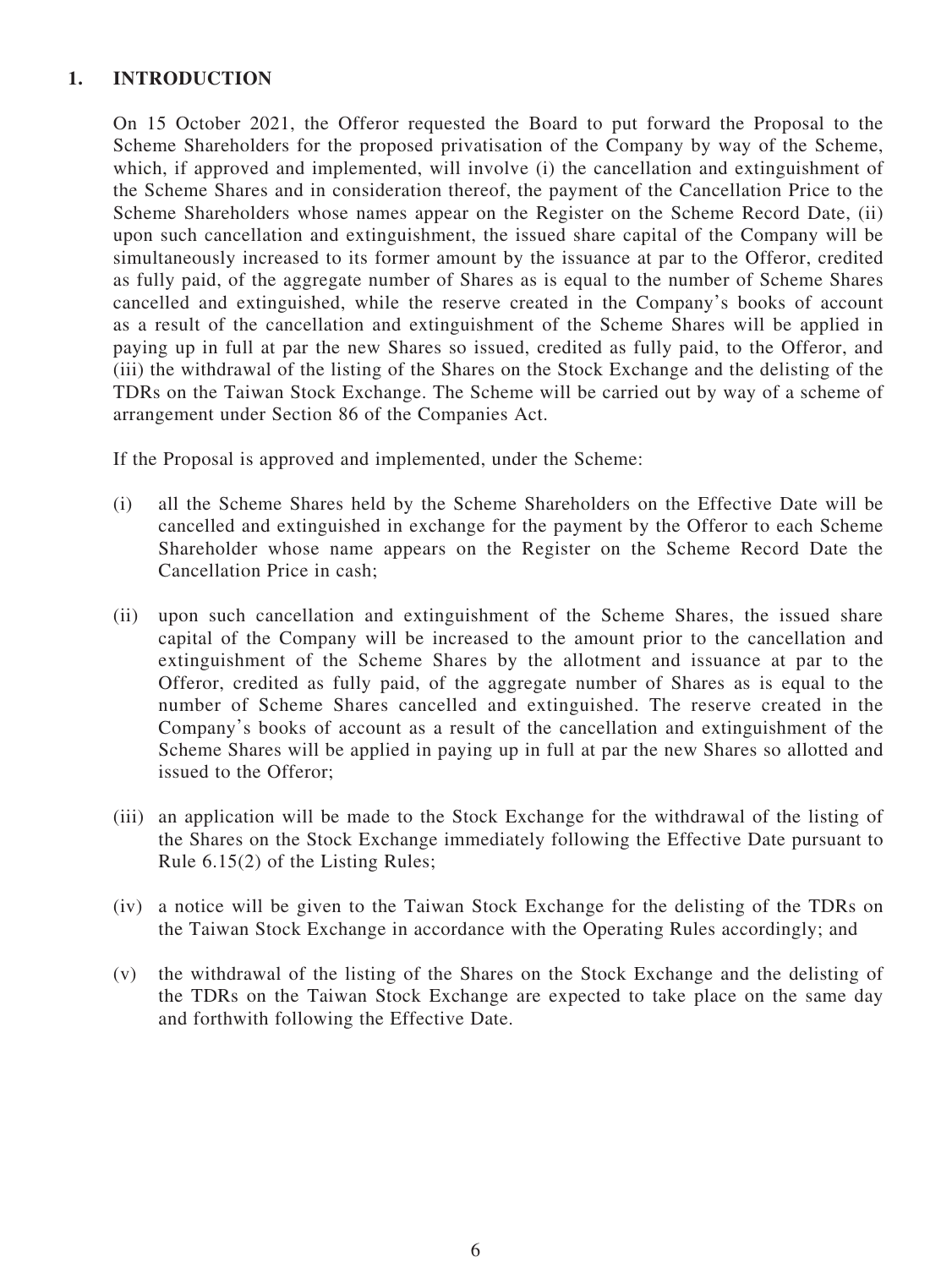## **2. TERMS OF THE PROPOSAL**

## **The Scheme**

Under the Scheme, the Scheme Shares will be cancelled and extinguished and, in consideration thereof, each Scheme Shareholder whose name appears on the Register on the Scheme Record Date will be entitled to receive the Cancellation Price, being HK\$0.88, in cash for each Scheme Share cancelled and extinguished.

The aggregate Cancellation Price payable to the Scheme Shareholders for the Scheme Shares cancelled and extinguished will be paid by the Offeror.

The Cancellation Price of HK\$0.88 per Scheme Share represents:

- a premium of approximately 54.4% over the closing price of HK\$0.57 per Share as quoted on the Stock Exchange on the Last Trading Day;
- a premium of approximately 77.1% over the average closing price of approximately HK\$0.497 per Share based on the daily closing prices as quoted on the Stock Exchange for the 10 trading days up to and including the Last Trading Day;
- a premium of approximately 78.5% over the average closing price of approximately HK\$0.493 per Share based on the daily closing prices as quoted on the Stock Exchange for the 30 trading days up to and including the Last Trading Day;
- a premium of approximately 77.1% over the average closing price of approximately HK\$0.497 per Share based on the daily closing prices as quoted on the Stock Exchange for the 60 trading days up to and including the Last Trading Day;
- a premium of approximately 77.1% over the average closing price of approximately HK\$0.497 per Share based on the daily closing prices as quoted on the Stock Exchange for the 90 trading days up to and including the Last Trading Day;
- a premium of approximately 77.4% over the average closing price of approximately HK\$0.496 per Share based on the daily closing prices as quoted on the Stock Exchange for the 120 trading days up to and including the Last Trading Day;
- a premium of approximately 78.5% over the average closing price of approximately HK\$0.493 per Share based on the daily closing prices as quoted on the Stock Exchange for the 180 trading days up to and including the Last Trading Day;
- a premium of approximately 6.28% over the audited consolidated net asset value (the "NAV") per Share of approximately US\$0.107 (or approximately HK\$0.828 equivalent) as at 31 December 2020, based on the NAV of the Group as at 31 December 2020 and 816,346,000 Shares in issue as at the Announcement Date; and
- a premium of approximately 9.45% over the unaudited consolidated NAV per Share of approximately US\$0.104 (or approximately HK\$0.804 equivalent) as at 30 June 2021, based on the unaudited consolidated NAV of the Group as at 30 June 2021 (adjusted by the amount of cash utilised in the repurchase of 1,554,000 Shares from 11 August 2021 to 24 August 2021) and 816,346,000 Shares in issue as at the Announcement Date.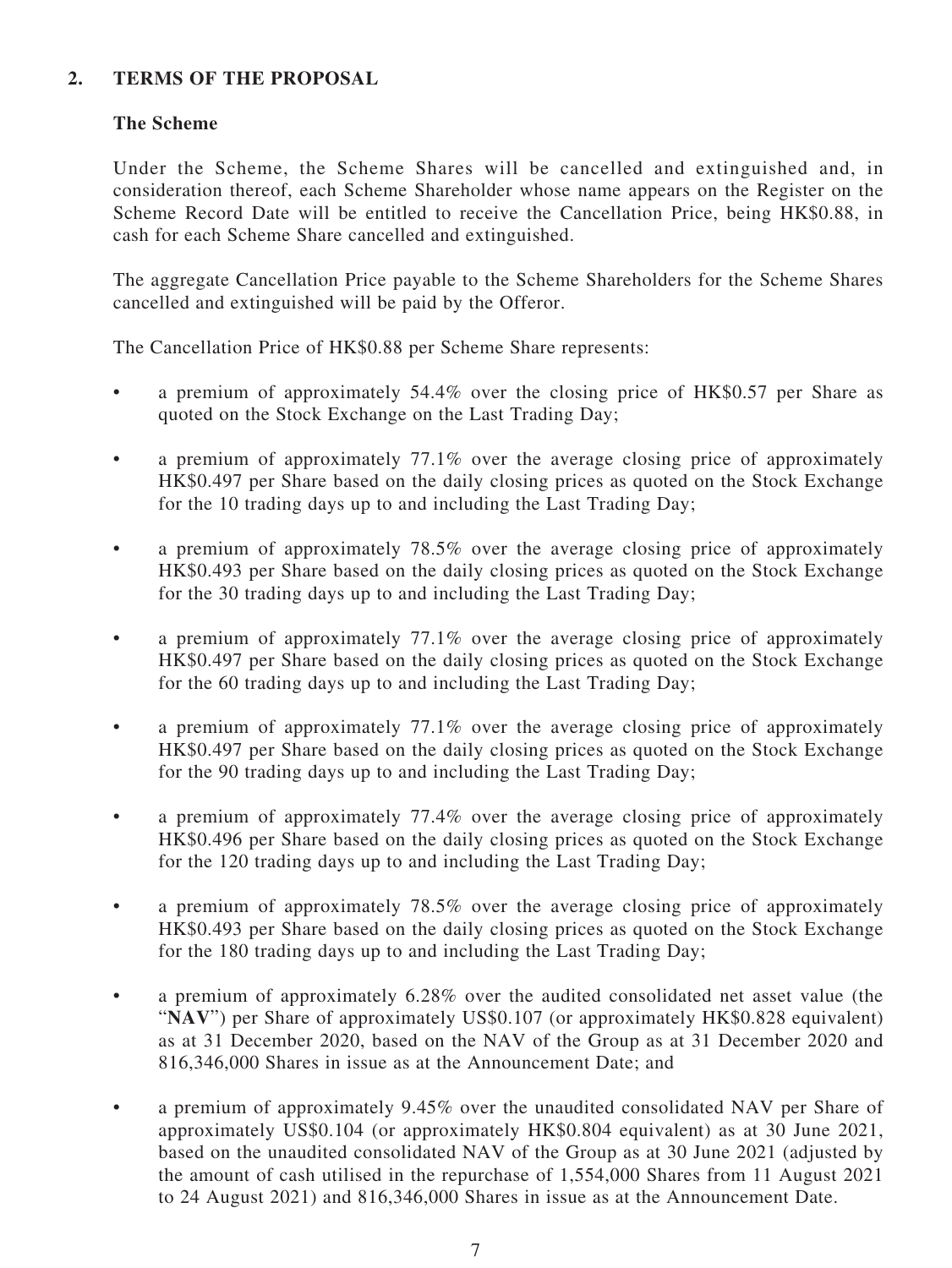During the six-month period ended on and including the Last Trading Day, the highest closing price of the Shares as quoted on the Stock Exchange was HK\$0.57 per Share on 6 October 2021 and the lowest closing price of the Shares as quoted on the Stock Exchange was HK\$0.47 per Share on 27 September 2021.

The Cancellation Price has been determined on a commercial basis after taking into account, among others, the Offeror's view of the Group's business and future prospects, the recent and historical traded prices of the Shares and TDRs traded on the Stock Exchange and the Taiwan Stock Exchange, respectively, and the financial position of the Group as at 31 December 2020 and 30 June 2021, with reference to other privatisation transactions in Hong Kong in recent years.

The Company confirms that as at the Announcement Date, no dividends or distribution declared by the Company were outstanding. If, after the Announcement Date, any dividend and/or other distribution and/or other return of capital is announced, declared or paid in respect of the Shares, the Offeror reserves the right to reduce the Cancellation Price by all or any part of the amount or value of such dividend, distribution and/or, as the case may be, return of capital after consultation with the Executive, in which case any reference in this joint announcement, the Scheme Document or any other announcement or document to the Cancellation Price will be deemed to be a reference to the Cancellation Price as so reduced. The Company confirms that as at the Announcement Date, it does not intend to announce, declare or pay any dividend, distribution or other return of capital during the Offer Period.

## **3. TOTAL CONSIDERATION AND FINANCIAL RESOURCES**

As at the Announcement Date, there are 816,346,000 Shares in issue (including 80,000,000 Shares represented by the TDRs), and there are 589,513,000 Scheme Shares (representing approximately 72.21% of the issued share capital of the Company) in issue. There are no other outstanding options, warrants, derivatives, convertible securities or other relevant securities (as defined in Note 4 to Rule 22 of the Takeovers Code) issued by the Company that carry a right to subscribe for or which are convertible into Shares.

On the basis of the Cancellation Price of HK\$0.88 per Scheme Share and 589,513,000 Scheme Shares being in issue as at the Announcement Date and assuming that there is no other change in the shareholding of the Company before the Scheme Record Date, the Scheme Shares are in aggregate valued at HK\$518,771,440, which represents the amount of cash required for the Scheme.

The Offeror's payment obligations to the Scheme Shareholders in respect of the Cancellation Price in cash pursuant to and in accordance with the Scheme shall be fulfilled by the Offeror. The Offeror intends to finance the cash required for the cancellation and extinguishment of the Scheme Shares through the financing facility made available to the Offeror by a licensed bank in Hong Kong.

DL Securities and VBG Capital, the Joint Financial Advisers, are satisfied that sufficient financial resources are available to the Offeror for discharging its obligations in respect of the full implementation of the Proposal in accordance with its terms.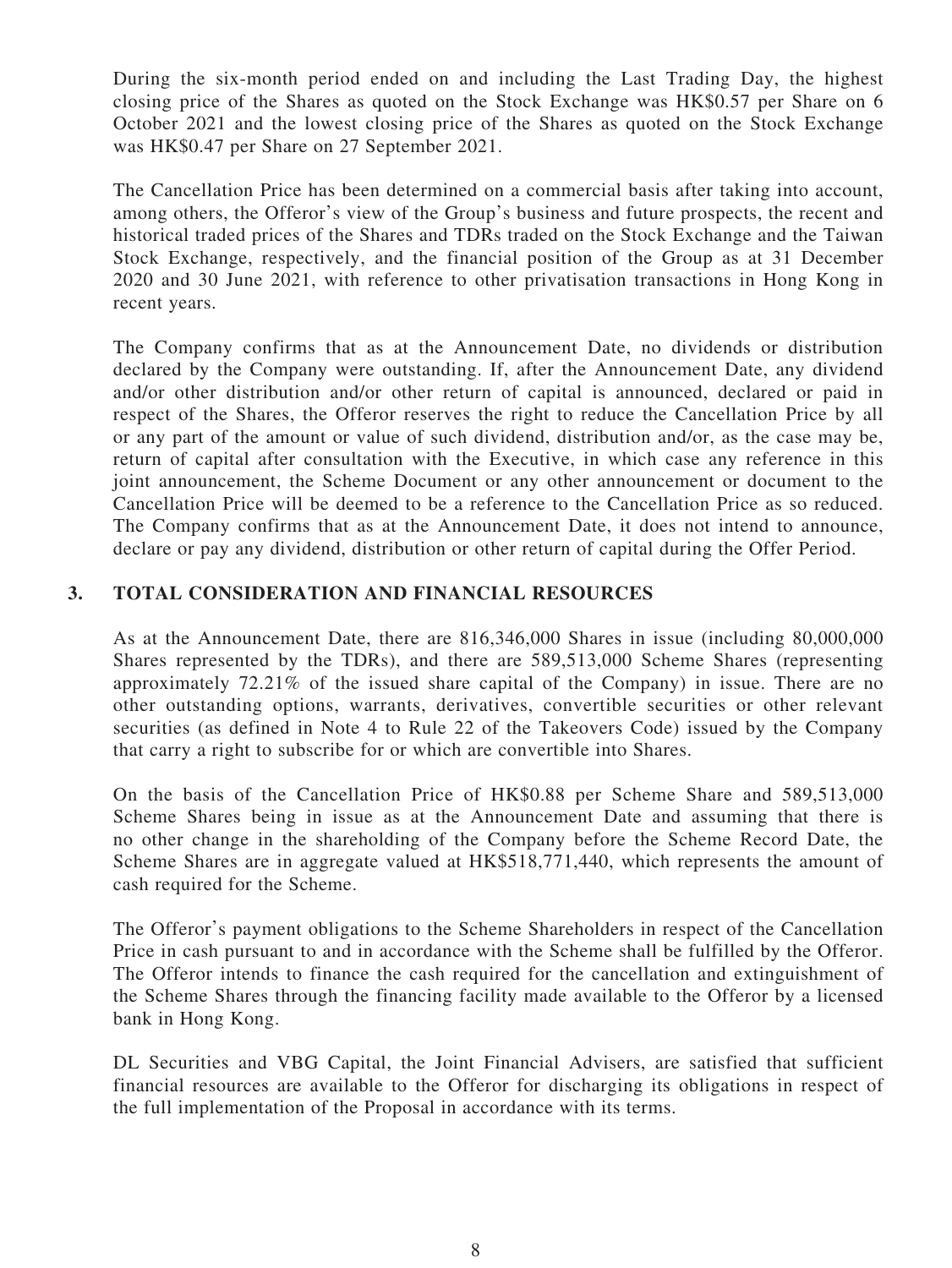## **4. CONDITIONS OF THE PROPOSAL AND THE SCHEME**

The implementation of the Proposal is, and the Scheme will become effective and binding on the Company and all Scheme Shareholders, subject to the fulfilment or waiver (as applicable) of the following Conditions:

- (1) the approval of the Scheme (by way of poll) by a majority in number of the Scheme Shareholders representing not less than 75% in value of the Scheme Shares held by the Scheme Shareholders present and voting either in person or by proxy at the Court Meeting with any Scheme Shareholder being parties acting in concert with the Offeror (including FLI) abstained from voting;
- (2) (a) the approval (by way of poll) of the Scheme by the Independent Shareholders holding at least 75% of the votes attaching to the Scheme Shares held by the Independent Shareholders that are voted either in person or by proxy at the Court Meeting; and
	- (b) the number of votes cast (by way of poll) by the Independent Shareholders present and voting either in person or by proxy at the Court Meeting against the resolution to approve the Scheme at the Court Meeting is not more than 10% of the votes attaching to all Scheme Shares held by all Independent Shareholders;
- (3) (a) the passing of a special resolution by a majority of not less than three-fourths of the votes cast by the Shareholders present and voting in person or by proxy at the EGM to approve and give effect to the reduction of the number of issued Shares in the share capital of the Company by cancelling and extinguishing the Scheme Shares;
	- (b) the passing of an ordinary resolution by a simple majority of the votes cast by the Shareholders present and voting in person or by proxy at the EGM to approve and give effect to, simultaneously upon the reduction of issued share capital, the increase of issued Shares in the share capital of the Company to the amount prior to the cancellation and extinguishment of the Scheme Shares by the allotment and issuance at par to the Offeror of the aggregate number of new Shares, credited as fully paid, as is equal to the number of Scheme Shares cancelled and extinguished and the application of the reserve created in the Company's books of account as a result of the capital reduction to pay up in full at par such number of the new Shares so allotted and issued to the Offeror;
- (4) the sanction of the Scheme (with or without modifications) by the Grand Court and, to the extent necessary, its confirmation of the reduction of the issued share capital of the Company involved in the Scheme, and the delivery to the Registrar of Companies in the Cayman Islands of a copy of the order of the Grand Court for registration;
- (5) compliance, to the extent necessary, with the procedural requirements and conditions, if any, under Sections 15 and 16 of the Companies Act in relation to the reduction of the issued share capital of the Company involved in the Scheme;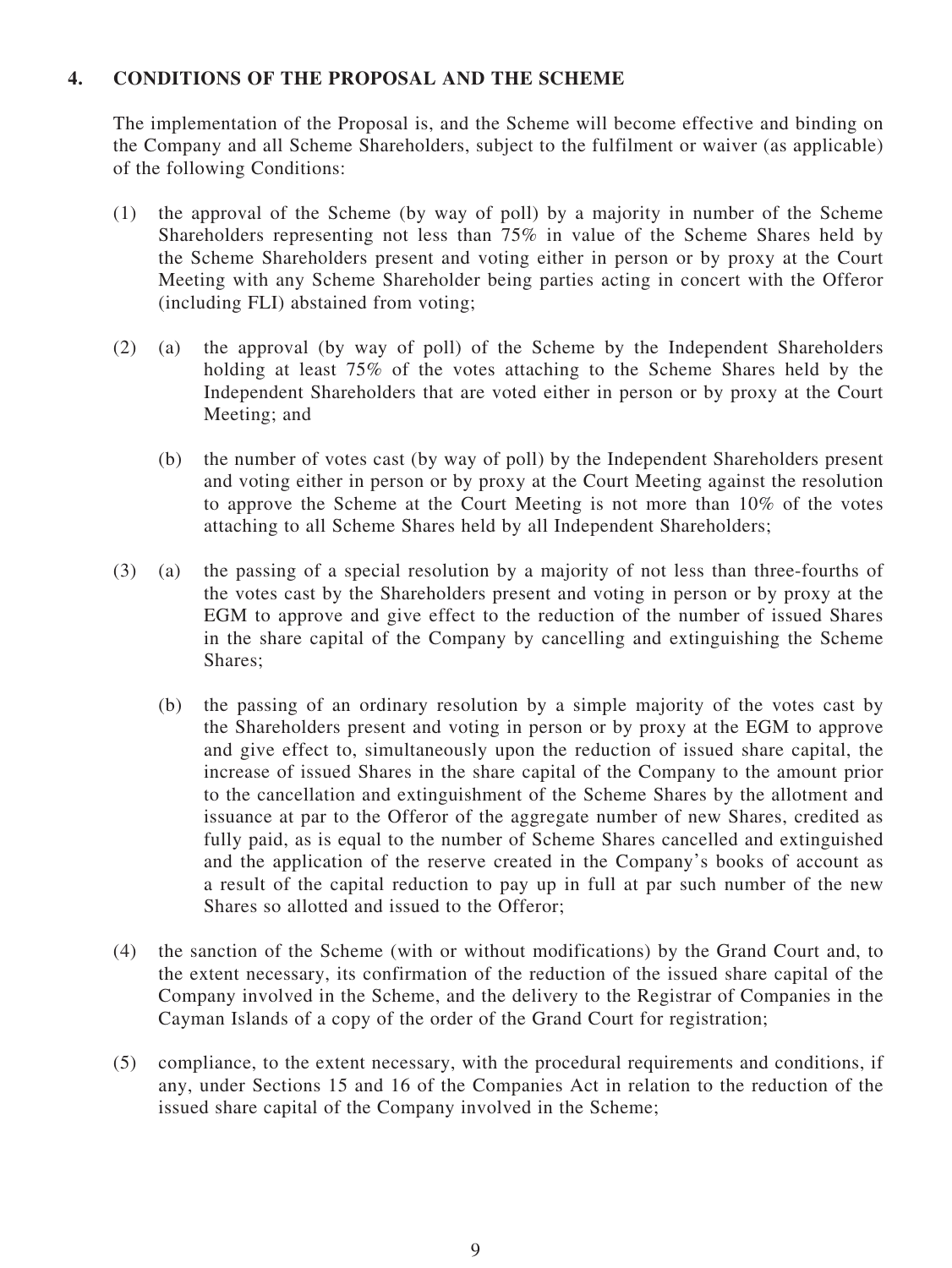- (6) all necessary Authorisations in connection with the Proposal and the Scheme having been obtained from, given by or made with or by (as the case may be) the Relevant Authorities in the Cayman Islands, Hong Kong, Taiwan and any other relevant jurisdictions and remaining in full force and effect without variation, up to and at the time when the Scheme becomes effective;
- (7) all necessary statutory or regulatory obligations in all relevant jurisdictions having been complied with and no requirement having been imposed by any Relevant Authorities which is not expressly provided for, or is in addition to requirements expressly provided for, in any relevant laws, rules, regulations or codes in connection with the Proposal or any matters, documents (including circulars) or things relating thereto, in each aforesaid case up to and at the time when the Scheme becomes effective;
- (8) all necessary consents in connection with the Proposal and the Scheme which may be required under any existing contractual obligations of the Group being obtained and remained in effect or waived by the relevant party(ies), where any failure to obtain such consent or waiver would have a material adverse effect on the business, assets or liabilities of the Group;
- (9) no government, governmental, quasi-governmental, statutory or regulatory body, court or agency in any jurisdiction having taken or instituted any action, proceeding, suit, investigation or enquiry, or enacted, made or proposed, and there not continuing to be outstanding, any statute, regulation, demand or order that would make the Proposal or its implementation in accordance with its term void, unenforceable, illegal or impracticable (or which would impose any material and adverse conditions or obligations with respect to the Proposal or its implementation in accordance with its terms), from the Announcement Date up to the date when all Conditions are satisfied or waived (as applicable), other than such actions, proceedings, suits, investigations or enquiries as would not have a material adverse effect on the Offeror to proceed with the Proposal; and
- (10) from the Announcement Date up to the date when all Conditions are satisfied or waived (as applicable), there having been no adverse change in the business, assets, financial or trading positions, profits or prospects of any member of the Group (to an extent which is material in the context of the Group taken as a whole or in the context of the Proposal or the Scheme).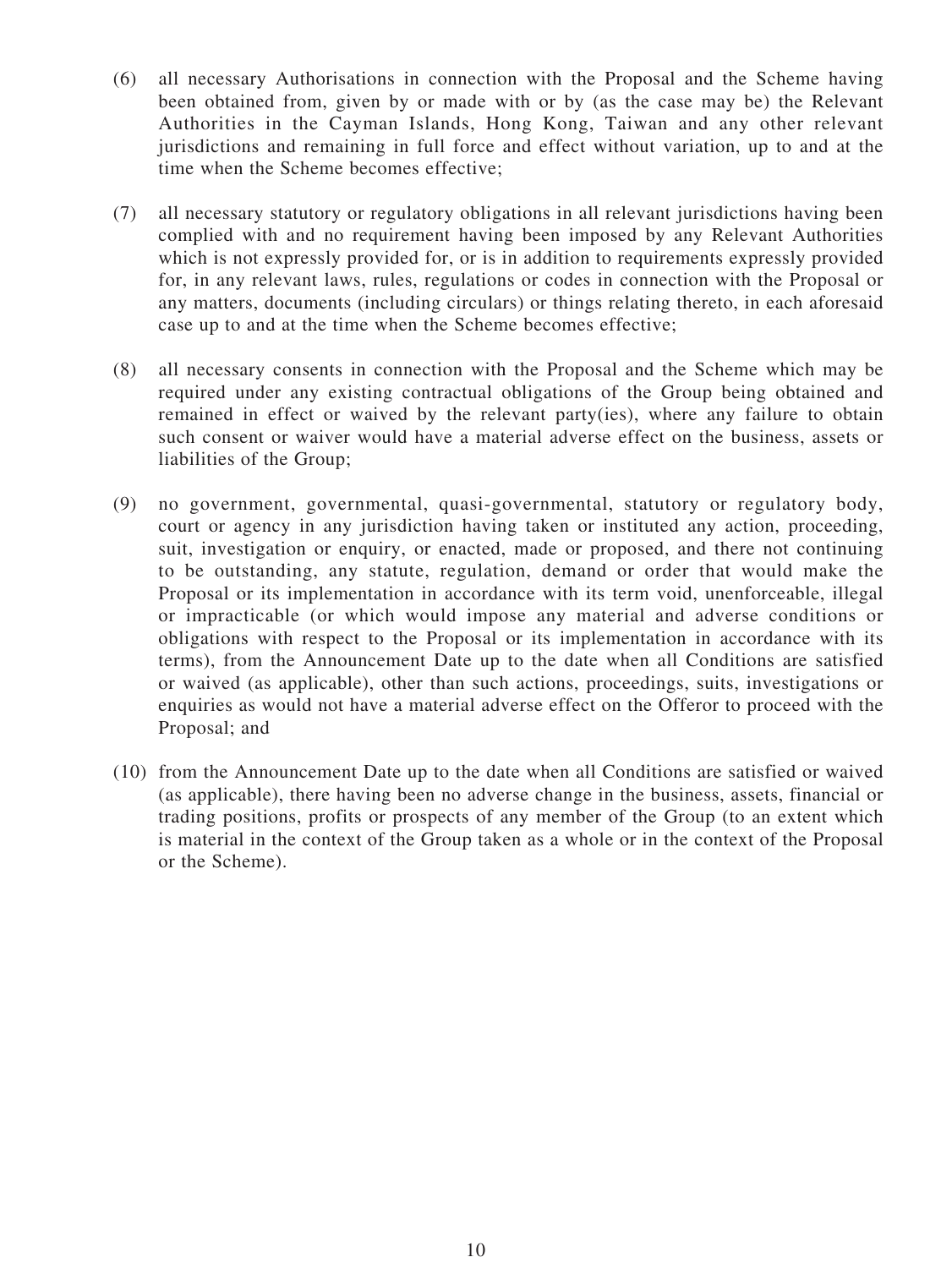While the Company is incorporated in the Cayman Islands, the main operations of the Group are in the PRC. The Offeror is a wholly owned subsidiary of AOCI, which is a company incorporated in Taiwan with limited liability, and the increase of the interests by AOCI through the Offeror in the Company as a result of the Scheme may be considered as PRC investments by AOCI pursuant to the Regulations Governing the Approval of Investment in or Technical Collaborations in the PRC (在大陸地區從事投資或技術合作許可辦法). AOCI has confirmed that it is required to obtain the approval from the Investment Commission of the Ministry of Economic Affairs of Taiwan (台灣經濟部投資審議委員會) for such increase in interests in the Company. Having obtained such approval will form part of Condition (6) above. It may take 2 to 3 months to obtain such approval. As at the Announcement Date, apart from the aforementioned, (i) in relation to Conditions (6) to (8), save for the Stock Exchange and the Executive's clearance on the Proposal in compliance with the Listing Rules and the Takeovers Code, including but not limited to the Executive's waiver under Note 3 to Rule 8 of the Takeovers Code in relation to the waiver of not despatching the Scheme Documents to overseas Shareholders (if applicable), neither the Offeror nor the Company is aware of any other Authorisations, obligations and consents which is necessary for the Proposal and the Scheme, and (ii) neither the Offeror nor the Company is aware of any other matter that would constitute a breach of Conditions (9) and (10) in connection with the Proposal and the Scheme.

The Offeror reserves the right to waive Conditions (7) to (10) either in whole or in part, either generally or in respect of any particular matter. Conditions (1) to (6) cannot be waived in any event. Pursuant to Note 2 to Rule 30.1 of the Takeovers Code, the Offeror may only invoke any or all of the Conditions as a basis for not proceeding with the Scheme if the circumstances which give rise to a right to invoke any such Condition are of a material significance to the Offeror in the context of the Proposal or the Scheme. The Company has no right to waive any of the Conditions. All of the Conditions will have to be fulfilled or waived (as applicable) on or before the Long Stop Date, failing which the Proposal and the Scheme will lapse.

When all the Conditions are satisfied or waived (as applicable), the Scheme will become effective and binding on the Offeror, the Company and all Scheme Shareholders.

A detailed expected timetable will be included in the Scheme Document.

#### **WARNINGS**

**Shareholders and potential investors of the Company should be aware that the implementation of the Proposal is subject to the Conditions being fulfilled or waived (as applicable) and thus the Proposal may or may not be implemented and the Scheme may or may not become effective. Shareholders and potential investors of the Company should therefore exercise caution when dealing in the securities of the Company. Persons who are in doubt as to the action they should take should consult their stockbroker, bank manager, solicitor or other professional advisers.**

#### **5. SHAREHOLDING STRUCTURE OF THE COMPANY**

As at the Announcement Date, the authorised share capital of the Company is HK\$10,000,000.00 divided into 1,000,000,000 Shares, and the Company has 816,346,000 Shares in issue, including 80,000,000 Shares represented by the TDRs.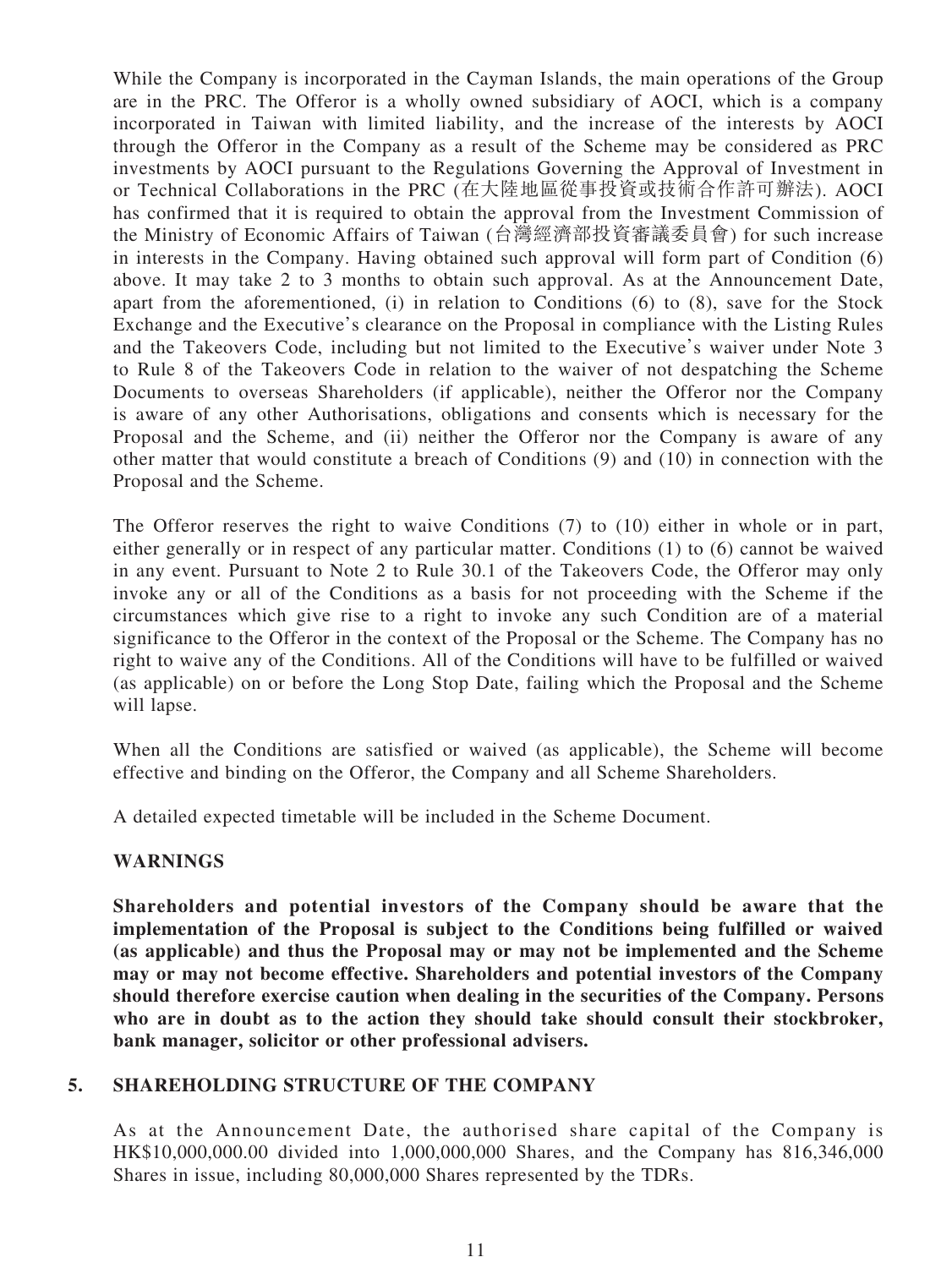As at the Announcement Date, the Offeror holds 186,833,000 Shares, representing approximately 22.89% of the issued share capital of the Company. Save for the 186,833,000 Shares held by the Offeror, as at the Announcement Date, the Offeror Concert Parties are interested in an aggregate of 152,990,000 Shares, representing an aggregate of approximately 18.74% of the issued share capital of the Company, of which (i) 40,000,000 Shares held by RIG (representing approximately 4.90% of the issued share capital of the Company) will not form part of the Scheme Shares, and (ii) 112,990,000 Shares held by FLI (representing approximately 13.84% of the issued share capital of the Company) will form part of the Scheme Shares but FLI will abstain from voting at the Court Meeting. The Offeror and the Offeror Concert Parties are interested in an aggregate of 339,823,000 Shares, representing an aggregate of approximately 41.63% of the issued share capital of the Company.

On the assumption that there is no other change in shareholding of the Company from the Announcement Date to immediately upon completion of the Proposal, the table below sets out the shareholding structure of the Company (i) as at the Announcement Date; and (ii) on the basis of the Scheme becomes effective, immediately upon completion of the Proposal:

| <b>Shareholders</b>                                                                                | As at the<br><b>Announcement Date</b><br>Number of Approximate |        | <b>Immediately</b> upon<br>completion of the Proposal<br>Number of Approximate |        |
|----------------------------------------------------------------------------------------------------|----------------------------------------------------------------|--------|--------------------------------------------------------------------------------|--------|
|                                                                                                    |                                                                |        |                                                                                |        |
|                                                                                                    | <b>Shares</b>                                                  | %      | <b>Shares</b>                                                                  | %      |
| The Offeror (Note 1)                                                                               | 186,833,000                                                    | 22.89  | 776,346,000<br>(Note 6)                                                        | 95.10  |
| <b>The Offeror Concert Parties</b>                                                                 |                                                                |        |                                                                                |        |
| RIG (Note 2)                                                                                       | 40,000,000                                                     | 4.90   | 40,000,000                                                                     | 4.90   |
| FLI (Note 3)                                                                                       | 112,990,000                                                    | 13.84  |                                                                                |        |
| Sub-total:                                                                                         | 152,990,000                                                    | 18.74  | 40,000,000                                                                     | 4.90   |
| <b>Aggregate number of Shares</b><br>held by the Offeror and<br>the Offeror Concert Parties        | 339,823,000                                                    | 41.63  | 816,346,000                                                                    | 100.00 |
| <b>The Undertaking Shareholder</b><br>Ability Enterprise (BVI)<br>Co., Ltd. (Note $4$ )            | 143,817,000                                                    | 17.62  |                                                                                |        |
| <b>Independent Shareholders</b><br>other than the Undertaking<br>Shareholder                       | 332,706,000                                                    | 40.76  |                                                                                |        |
| <b>Aggregate number of Shares</b><br>held by the Independent<br><b>Shareholders (including the</b> |                                                                |        |                                                                                |        |
| <b>Undertaking Shareholder)</b>                                                                    | 476,523,000<br>(Note 5)                                        | 58.37  |                                                                                |        |
| <b>Total number of Shares</b>                                                                      | 816,346,000                                                    | 100.00 | 816,346,000                                                                    | 100.00 |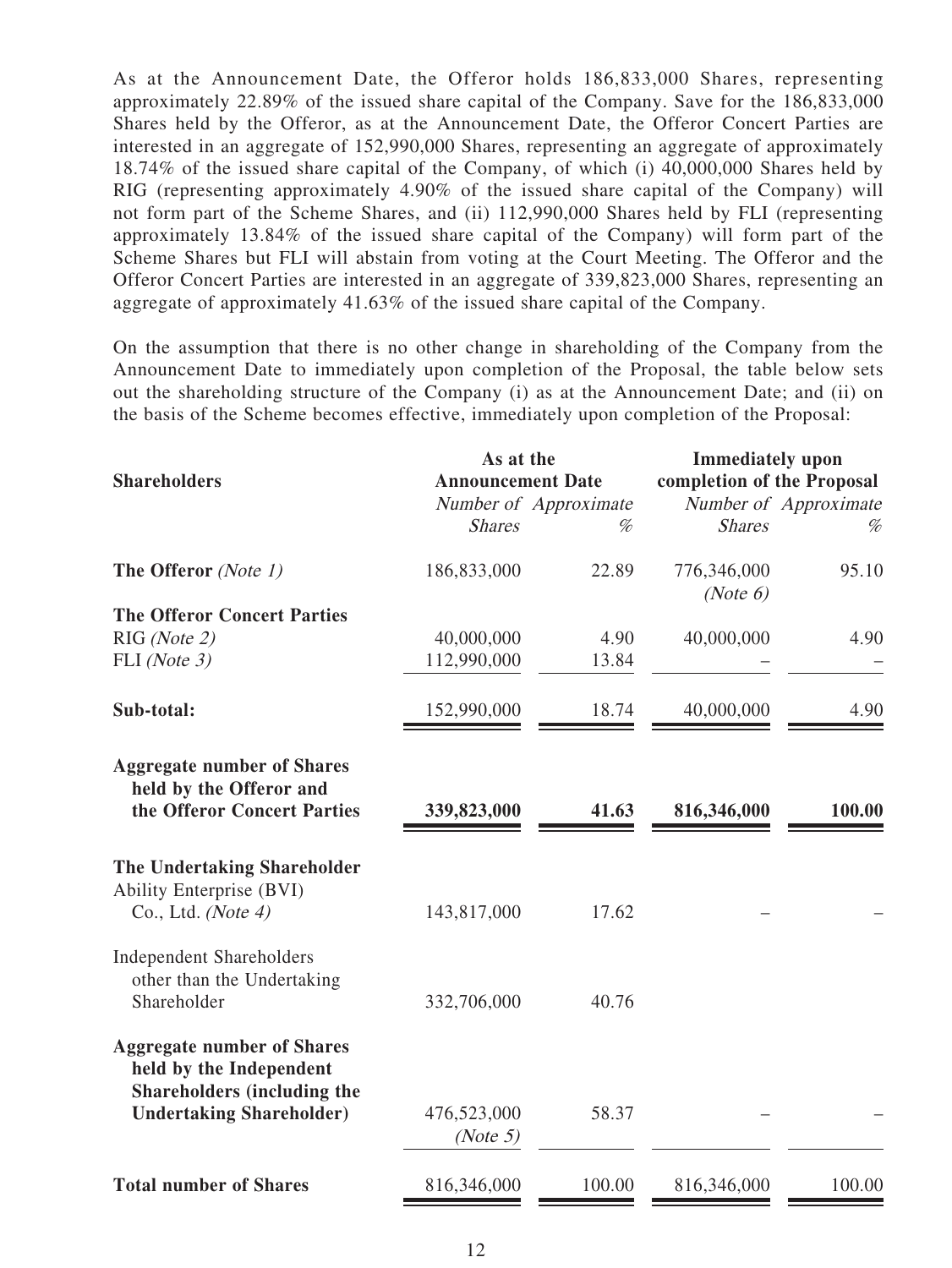#### Notes:

- 1. The 186,833,000 Shares held by the Offeror as at the Announcement Date will not form part of the Scheme Shares and will not be cancelled and extinguished upon completion of the Proposal.
- 2. The 40,000,000 Shares held by RIG as at the Announcement Date will not form part of the Scheme Shares and will not be cancelled and extinguished upon completion of the Proposal.
- 3. The 112,990,000 Shares held by FLI as at the Announcement Date will form part of the Scheme Shares, but FLI will abstain from voting at the Court Meeting and FLI will not be regarded as an Independent Shareholder.
- 4. Ability Enterprise (BVI) Co., Ltd. is not a party acting in concert with the Offeror and its concert parties. Save for their common shareholdings in the Company, there are no relationship (business, financial or otherwise) between Ability Enterprise (BVI) Co., Ltd. and parties acting in concert with it on the one hand and the Offeror and parties acting in concert with it on the other hand. None of the presumptions of acting in concert under the definition of the Takeovers Code apply to Ability Enterprise (BVI) Co., Ltd. and parties acting in concert with it on the one hand and the Offeror and parties acting in concert with it on the other hand.
- 5. The 476,523,000 Shares held by the Independent Shareholders include the 80,000,000 Shares represented by the TDRs. Each TDR represents one Share in issue. TDR Holders may exercise their conversion right to convert their TDRs into Shares through the Depository Agent in accordance with the timetable to be included in the Scheme Document. None of the Offeror and the Offeror Concert Parties hold any TDRs as at the Announcement Date.
- 6. Under the Scheme, the issued share capital of the Company will, on the Effective Date, be reduced by cancelling and extinguishing the Scheme Shares. On the assumption that there is no other change in shareholding of the Company from the Announcement Date to immediately before completion of the Proposal, forthwith upon such reduction, the issued share capital of the Company will be increased to the amount prior to the cancellation and extinguishment of the Scheme Shares by the allotment and issue at par to the Offeror of such number of new Shares, credited as fully paid, as is equal to the number of Scheme Shares cancelled and extinguished. The reserve created in the Company's books of account as a result of the capital reduction will be applied in paying up in full at par the new Shares so allotted and issued to the Offeror.
- 7. None of the Directors hold any Shares or TDRs as at the Announcement Date.

As at the Announcement Date, there are no options, warrants or convertible securities in respect of the Shares held, controlled or directed by the Offeror and the Offeror Concert Parties, or outstanding derivatives in respect of the Shares entered into by the Offeror and the Offeror Concert Parties. Save for the 80,000,000 Shares represented by the TDRs, the Company does not have in issue any warrants, options, derivatives, convertible securities or other securities convertible into Shares as at the Announcement Date.

#### **6. IRREVOCABLE UNDERTAKING**

As at the Announcement Date, the Offeror has received the Irrevocable Undertaking from the Undertaking Shareholder, pursuant to which the Undertaking Shareholder has unconditionally and irrevocably undertaken to, among other things, exercise, or procure the exercise, of all voting rights attached to the Undertaking Scheme Shares owned by the Undertaking Shareholder to vote in favour of all the resolutions to approve and give effect to the Proposal, the Scheme and any matters that may impact on the fulfilment of any condition of the Proposal at the Court Meeting and the EGM. The 143,817,000 Undertaking Scheme Shares held by the Undertaking Shareholder represent approximately 17.62% of the issued share capital of the Company as at the Announcement Date.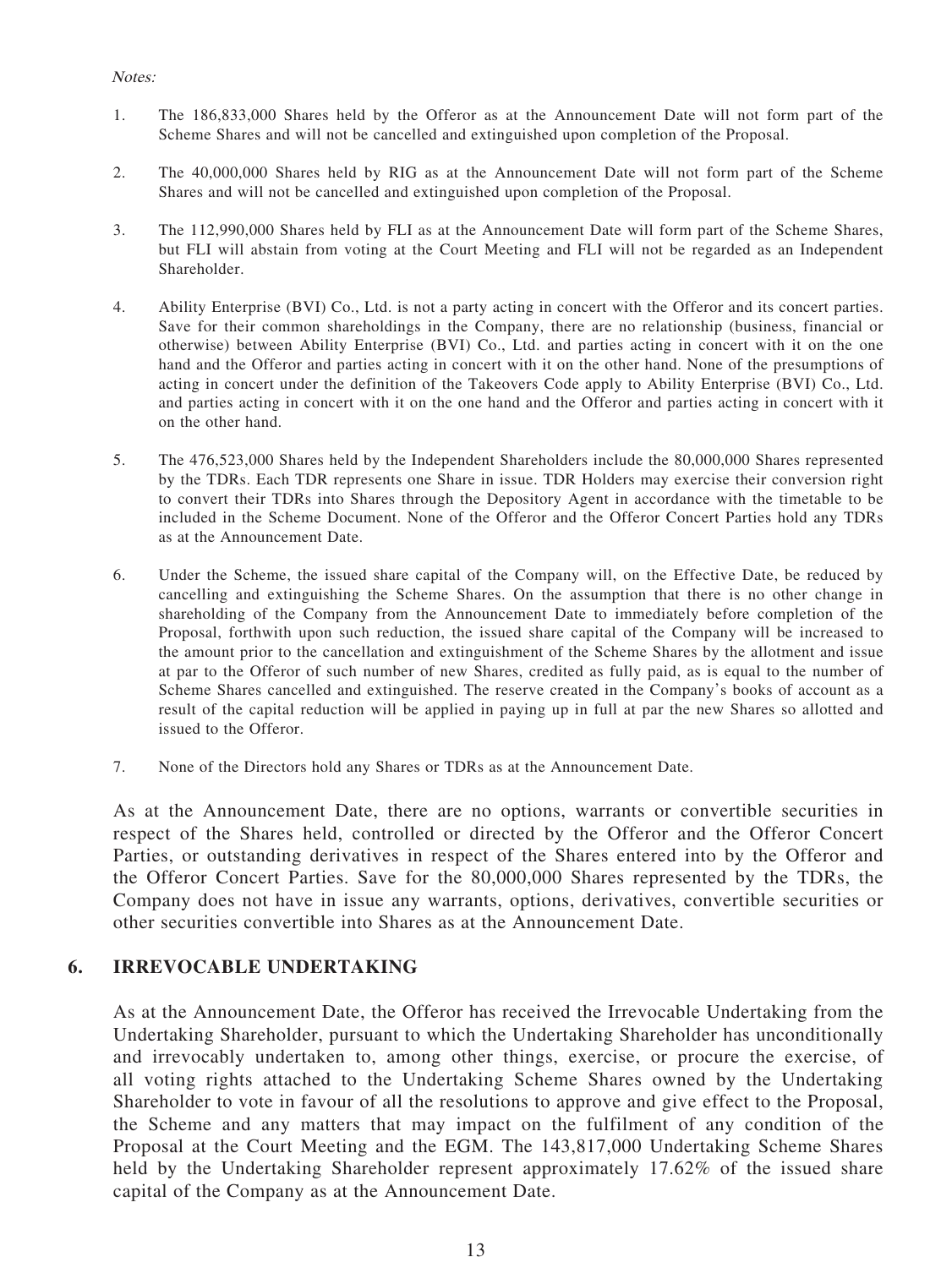Further, the Undertaking Shareholder has undertaken, including without limitation, not to (i) sell, transfer or otherwise dispose of the Undertaking Scheme Shares; and (ii) enter into any arrangement which would or might impede giving effect to the Proposal or the undertaking given by it under the Irrevocable Undertaking.

The Irrevocable Undertaking will be terminated if the Proposal lapses.

# **7. REASONS FOR, AND BENEFITS OF, THE PROPOSAL**

## **(i) A good opportunity for the Scheme Shareholders to realise their investment at a premium**

The Offeror considers that the Proposal will provide the Scheme Shareholders with a good opportunity to realise their investment in return for cash at a premium to the recent trading price levels, and redeploy into other investment opportunities that they may be considered more attractive.

During the six-month period ended on and including the Last Trading Day, the lowest and highest closing prices per Share on the Stock Exchange were HK\$0.47 and HK\$0.57, respectively. The Cancellation Price of HK\$0.88 per Share represents a premium of approximately 87.2% to the lowest closing price and a premium of approximately 54.4% to the highest closing price in this period.

The Cancellation Price represents a premium of approximately (i) 54.4% over the closing price of the Shares on the Last Trading Day; (ii) 77.1% over the average closing price of the Shares for the 10 trading days up to and including the Last Trading Day; (iii) 78.5% over the average closing price of the Shares for the 30 trading days up to and including the Last Trading Day; (iv) 77.1% over the average closing price of the Shares for the 60 trading days up to and including the Last Trading Day; (v)  $77.1\%$ over the average closing price of the Shares for the 90 trading days up to and including the Last Trading Day; (vi) 6.28% over the NAV per Share as at 31 December 2020; and (vii) 9.45% over the unaudited consolidated NAV per Share as at 30 June 2021 (based on the unaudited consolidated NAV of the Group as at 30 June 2021, adjusted by the amount of cash utilised in the repurchase of 1,554,000 Shares from 11 August 2021 to 24 August 2021 and 816,346,000 Shares in issue as at the Announcement Date).

#### **(ii) Low trading liquidity of the Shares**

The trading liquidity of the Shares has been at a relatively low level over a prolonged period in recent years. The average daily trading volume of the Shares for the 12 months up to and including the Last Trading Day was approximately 298,425 Shares, representing less than approximately 0.04% of the total issued Shares as at the Last Trading Day. The average daily turnover for the same period was approximately HK\$157,605. The low trading liquidity of the Shares has rendered it difficult for Shareholders to execute substantial on-market disposals timely without adversely affecting the price of the Shares. Additionally, the low trading liquidity of Shares hinders the Company's ability to raise further funds through equity financing for the Group's business developments.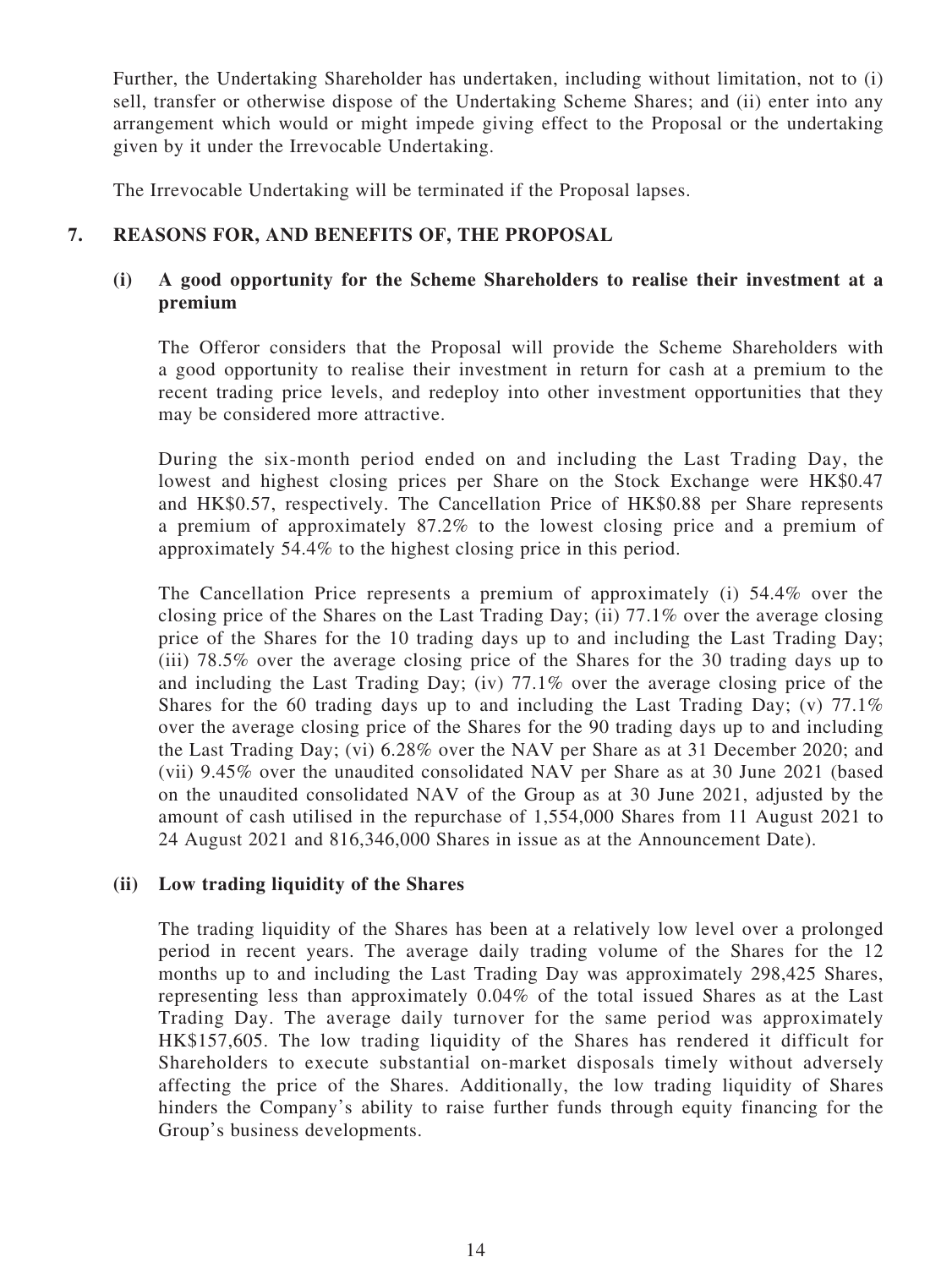## **(iii) The cost and expenses outweighing the benefit from maintaining the listing status of the Company**

The Company has not been successful in utilising its listing status in Hong Kong for any material external equity fund raising activities in recent years. The listing status is not expected to provide any benefit to the Company in the near term. The Offeror is of the view that the maintenance of the listing status, however, would involve administrative, compliance and other listing-related costs and expenses, which could no longer be justified.

Following the implementation of the Proposal, the Company is expected to substantially reduce the administrative costs and management resources to be committed in maintaining its listing status in Hong Kong and Taiwan, respectively, and compliance with regulatory requirements.

### **8. INTENTION OF THE OFFEROR WITH REGARD TO THE GROUP**

Following the implementation of the Proposal, the Offeror intends that the Group will continue to carry on its current business. The Offeror has no intention to make any major changes to the business of the Group, including any major redeployment of fixed assets or making any material change to the continued employment of employees of the Group, other than those in the ordinary course of business of the Group. The Offeror will continue to monitor the Group's performance and implement appropriate strategies for the Group and its business.

#### **9. INFORMATION ON THE GROUP**

The Company is a company incorporated in the Cayman Islands with limited liability, the Shares of which are listed on the Main Board of the Stock Exchange with the stock code 2788. The Group is principally engaged in the manufacturing and sales of plastic and metallic parts and components of optical and opto-electronic products and manufacturing and sales of molds and cases, including plastic and metallic parts and components of digital still cameras, action cameras, copier-based multifunction peripherals, surveillance cameras, and projectors, etc.

#### **10. INFORMATION ON THE OFFEROR AND THE OFFEROR CONCERT PARTIES**

#### **The Offeror**

The Offeror is a company incorporated in the British Virgin Islands with limited liability and its principal activity is (i) investment holding; and (ii) the import, export and trading of optical and optoelectronic products. As at the Announcement Date, the Offeror is wholly owned by AOCI, a company incorporated in Taiwan with limited liability and whose shares are listed on the Taiwan Stock Exchange with the stock code 3019. AOCI, together with its subsidiaries, is principally engaged in the manufacturing, design and sales of (i) optical components, (ii) contact image sensor modules, (iii) optronics products, and (iv) optronics components. As at the Announcement Date, there is no controlling shareholder of AOCI. As at the Announcement Date, Mr. Lai I-Jen, being the executive Director of the Company, and Ms. Wu Shu-Ping, being the non-executive Director of the Company, are interested in approximately 12.07% and 0.13% of the issued share capital of AOCI, respectively.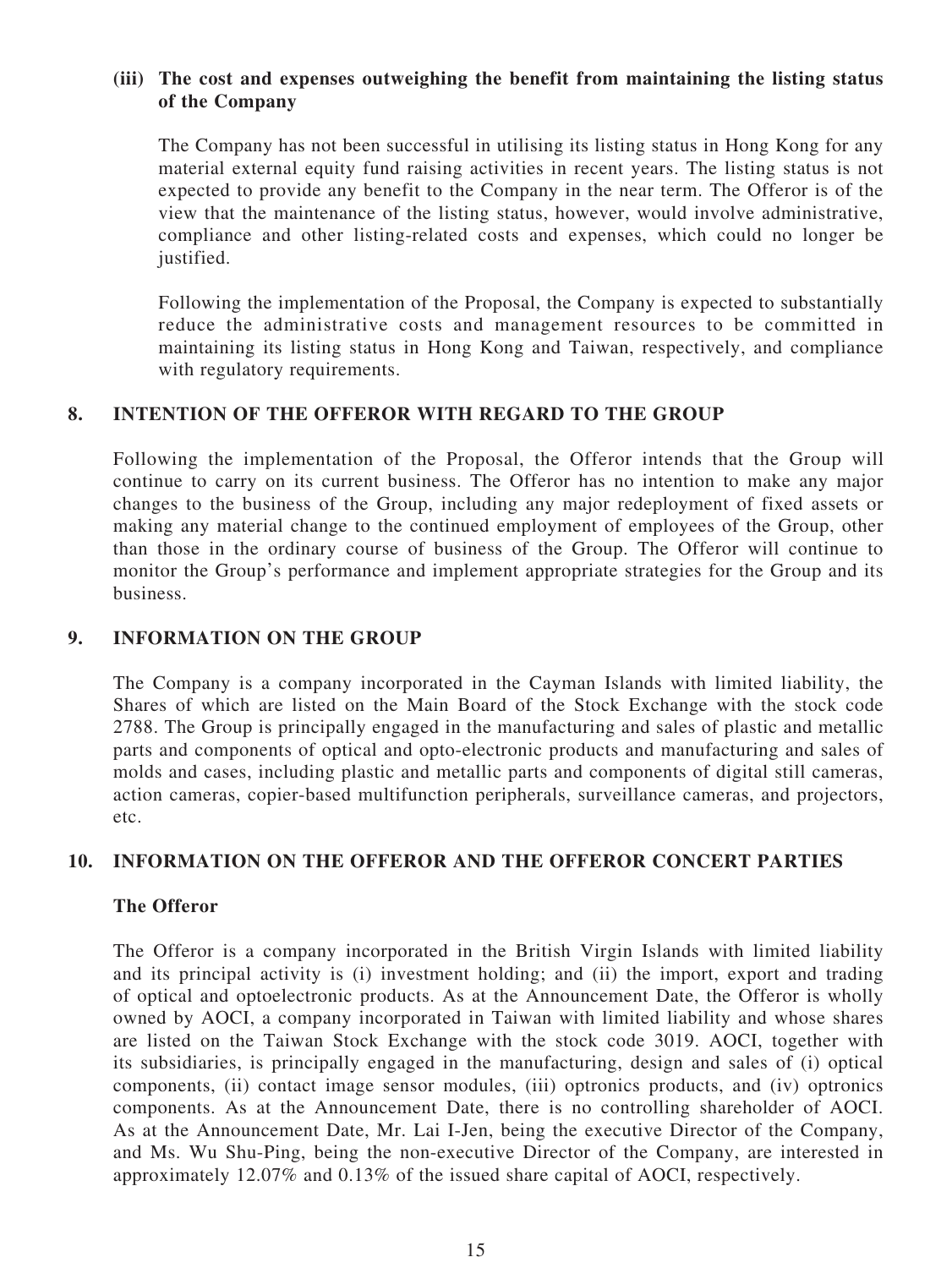As at the Announcement Date, the directors of the Offeror are Mr. Lai I-Jen, the executive Director of the Company, and Mr. Asano Yuzo, and they are presumed to be acting in concert with the Offeror under class (2) of the definition of "acting in concert" under the Takeovers Code.

## **The Offeror Concert Parties**

RIG is a company incorporated under the laws of the British Virgin Islands with limited liability. Each of the Offeror and RIG is a direct wholly-owned subsidiary of AOCI. Thus, each of AOCI and RIG is presumed as a party acting in concert with the Offeror under class (1) of the definition of "acting in concert" under the Takeovers Code.

FLI, a company incorporated under the laws of the British Virgin Islands with limited liability, is the founder of The Yorkey Employees' Trust and is the registered owner of 112,990,000 Shares which it held as trustee of The Yorkey Employees' Trust. FLI is wholly owned by Mr. CHAN Sun-Ko, an employee of the Group.

### **11. INDEPENDENT BOARD COMMITTEE**

An Independent Board Committee, which comprises the independent non-executive Directors, namely Mr. Lin Meng-Tsung, Mr. Lin Yi-Min and Mr. Liu Wei-Li, has been established by the Board to make a recommendation to the Independent Shareholders as to whether the terms of the Proposal and the Scheme are, or are not, fair and reasonable and as to voting at the Court Meeting and the EGM.

Pursuant to Rule 2.8 of the Takeovers Code, the Independent Board Committee comprises all non-executive Directors who have no direct or indirect interest in the Proposal. The non-executive Director of the Company, namely Ms. Wu Shu-Ping, is a director of AOCI, of which the Offeror is a wholly-owned subsidiary, and therefore is not a member of the Independent Board Committee.

Mr. Lai I-Jen and Mr. Kurihara Toshihiko, being the executive Directors of the Company, and Ms. Wu Shu-Ping, being the non-executive Director of the Company, are regarded as acting in concert with the Offeror. Each of Mr. Lai I-Jen, Mr. Kurihara Toshihiko and Ms. Wu Shu-Ping has abstained and will continue to abstain from voting at meetings of the Board in relation to the Proposal and the Scheme given his/her material interest in the Proposal. The Independent Board Committee has reserved its opinion pending the advice of the Independent Financial Adviser.

## **12. JOINT FINANCIAL ADVISERS TO THE OFFEROR**

The Offeror has appointed DL Securities and VBG Capital as its joint financial advisers in connection with the Proposal.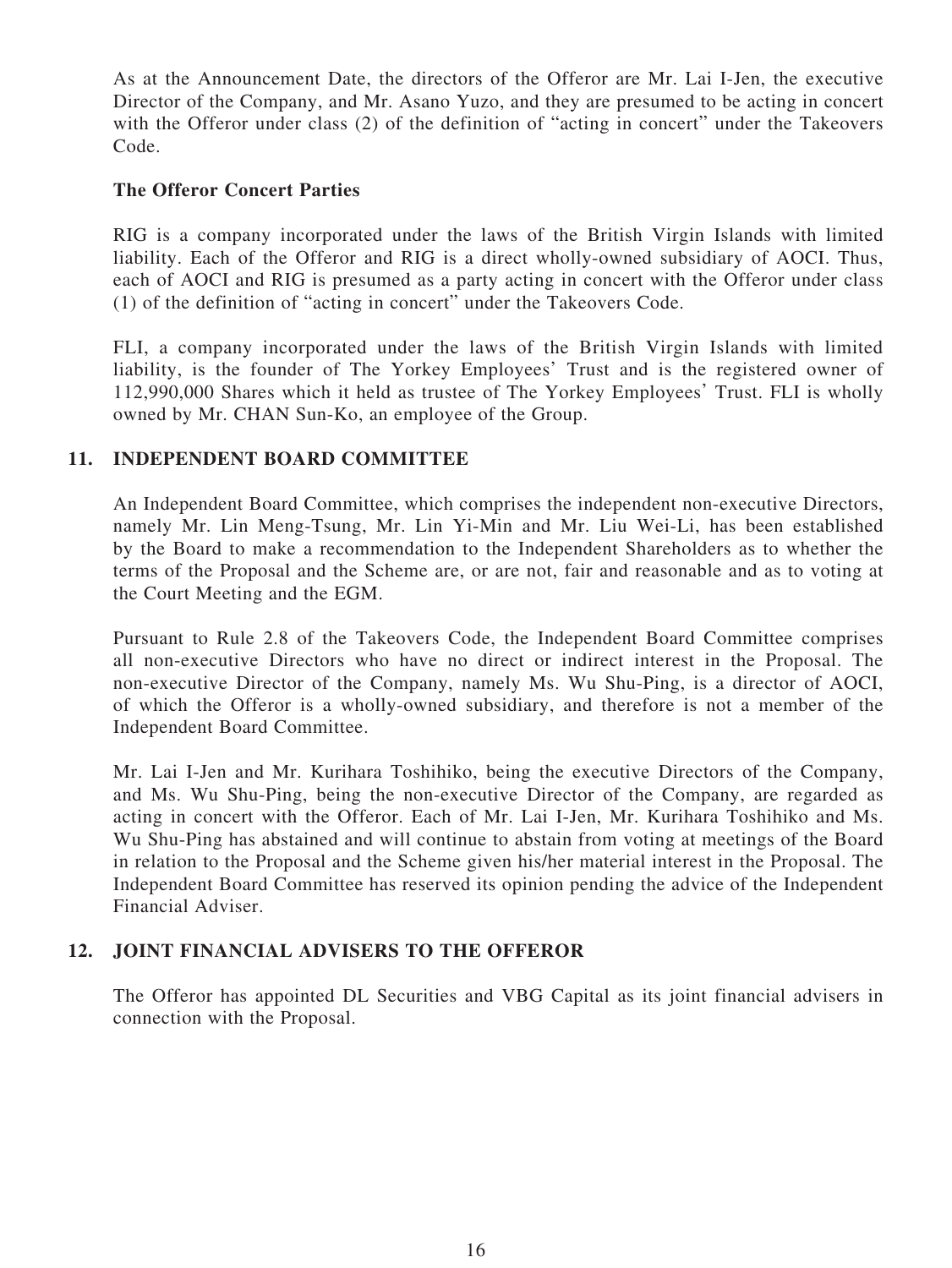## **13. INDEPENDENT FINANCIAL ADVISER TO THE INDEPENDENT BOARD COMMITTEE**

Halcyon Capital Limited has been appointed as the Independent Financial Adviser to advise the Independent Board Committee in connection with the terms of the Proposal and the Scheme. The appointment of Halcyon Capital Limited has been approved by the Independent Board Committee.

The advice of the Independent Financial Adviser and recommendation of the Independent Board Committee will be included in the Scheme Document and despatched to the Shareholders in due course.

### **14. WITHDRAWAL OF LISTING OF SHARES AND DELISTING OF TDRS**

Upon the Scheme becoming effective, all Scheme Shares will be cancelled and extinguished and the share certificates in respect of the Scheme Shares will thereafter cease to have effect as document or evidence of title. The Company will apply to the Stock Exchange for the withdrawal of the listing of the Shares on the Stock Exchange in accordance with Rule 6.15(2) of the Listing Rules immediately following the Scheme becoming effective. The TDRs will also be delisted from the Taiwan Stock Exchange upon or after the delisting of all the Shares from the Stock Exchange.

The Scheme Shareholders and TDR Holders will be notified by way of an announcement of the exact dates of the last day for dealing in the Shares on the Stock Exchange and the TDRs on the Taiwan Stock Exchange, respectively, and the day on which the Scheme, the withdrawal of the listing of the Shares on the Stock Exchange and the delisting of the TDRs on the Taiwan Stock Exchange will become effective. A detailed timetable of the Scheme will be included in the Scheme Document, which will also contain, among other things, further details of the Scheme.

#### **15. IF THE SCHEME IS NOT APPROVED OR OTHERWISE LAPSES**

Subject to the requirements of the Takeovers Code, the Scheme will lapse if any of the Conditions has not been fulfilled or waived (as applicable) on or before the Long Stop Date. The listing of the Shares on the Stock Exchange will not be withdrawn and the TDRs will not be delisted from the Taiwan Stock Exchange if the Scheme does not become effective or otherwise lapses.

If the Scheme is not approved or otherwise lapses, there are restrictions under Rule 31.1 of the Takeovers Code on making subsequent offers, to the effect that neither the Offeror nor any person who acted in concert with the Offeror in the course of the Proposal (nor any person who is subsequently acting in concert with any of them) may within 12 months from the date on which the Scheme is not approved or otherwise lapses announce an offer or possible offer for the Company, except with the consent of the Executive.

**Shareholders and potential investors of the Company should therefore exercise caution when dealing in the securities of the Company. Persons who are in doubt as to the action they should take should consult their stockbroker, bank manager, solicitor or other professional advisers.**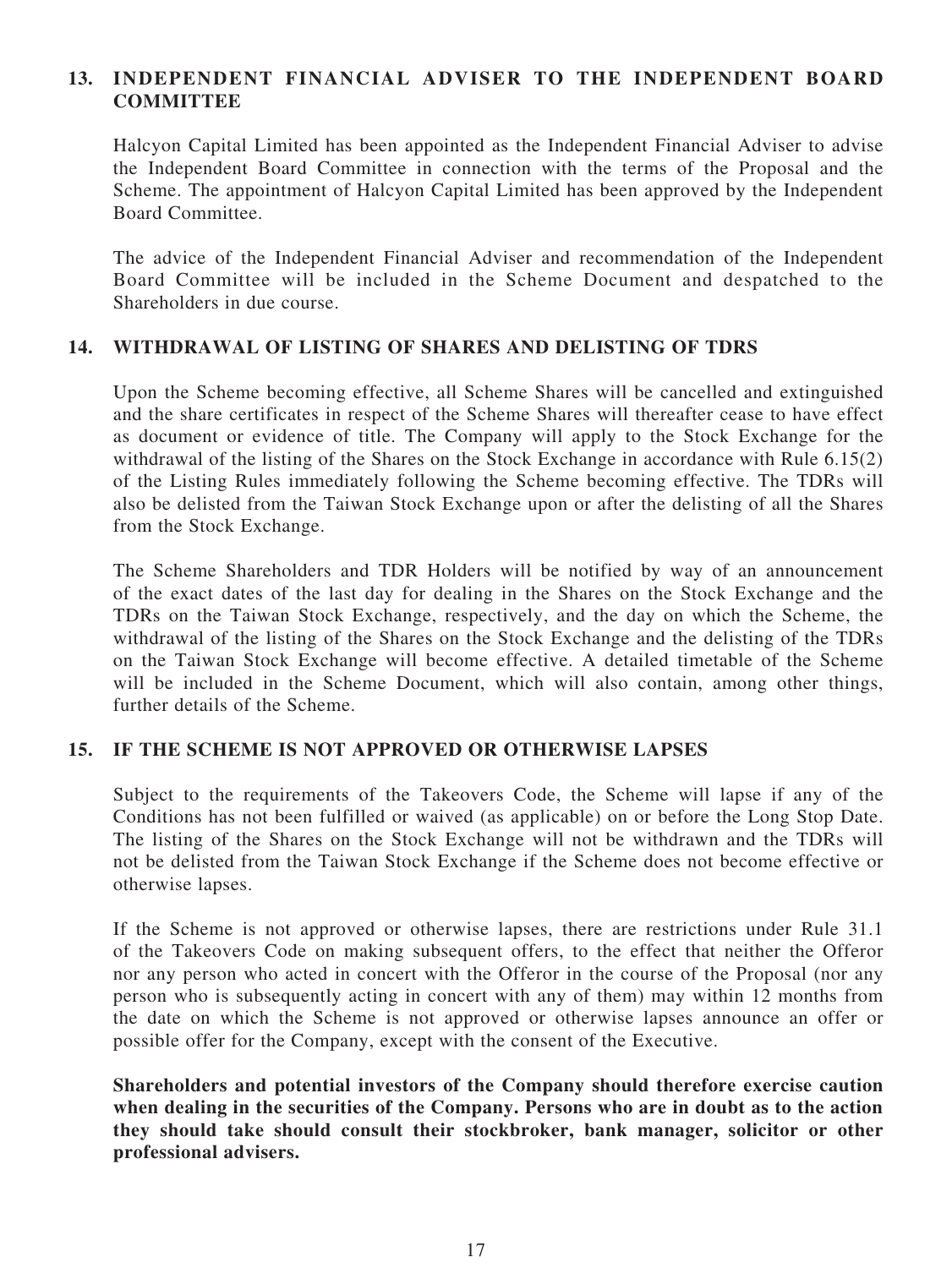### **16. COSTS OF THE SCHEME**

If the Independent Board Committee or the Independent Financial Adviser does not recommend the Proposal, and the Scheme is not approved, all expenses incurred by the Company in connection therewith shall be borne by the Offeror in accordance with Rule 2.3 of the Takeovers Code.

### **17. OVERSEAS SCHEME SHAREHOLDERS**

The making and implementation of the Proposal to the Scheme Shareholders who are not resident in Hong Kong may be subject to the laws of the relevant jurisdictions in which such Scheme Shareholders are located. Such overseas Scheme Shareholders should inform themselves about and observe any applicable legal, tax or regulatory requirements. It is the responsibility of any overseas Scheme Shareholders wishing to take any action in relation to the Proposal to satisfy themselves as to the full observance of the laws of the relevant jurisdiction in connection therewith, including the obtaining of any governmental, exchange control or other consents which may be required, or the compliance with any other necessary formalities and the payment of any issue, transfer or other taxes in such jurisdiction.

Any acceptance by overseas Scheme Shareholders will be deemed to constitute a representation and warranty from such persons to the Company, the Offeror and their respective advisers, that those laws and regulatory requirements have been complied with. If any overseas Scheme Shareholders are in doubt as to their position, they should consult their professional advisers.

In the event that the despatch of the Scheme Document to overseas Scheme Shareholders is prohibited by any relevant law or regulation or may only be effected after compliance with conditions or requirements that the directors of the Offeror or the Company regard as unduly onerous or burdensome or otherwise not in the best interests of the Offeror or the Company or their respective shareholders, the Scheme Document may not be despatched to such overseas Scheme Shareholders. For that purpose, the Offeror will apply for any waivers as may be required by the Executive pursuant to Note 3 to Rule 8 of the Takeovers Code at such time.

## **18. TAX AND INDEPENDENT ADVICE**

Independent Shareholders and Independent TDR Holders are recommended to consult their own professional advisers if they are in any doubt as to the taxation implications of accepting the Proposal. It is emphasized that none of the Offeror, the Offeror Concert Parties and the Company or any of their respective directors, officers or associates or any other person involved in the Proposal accepts responsibility for any taxation effects on, or liabilities of, any persons as a result of their acceptance or rejection of the Proposal.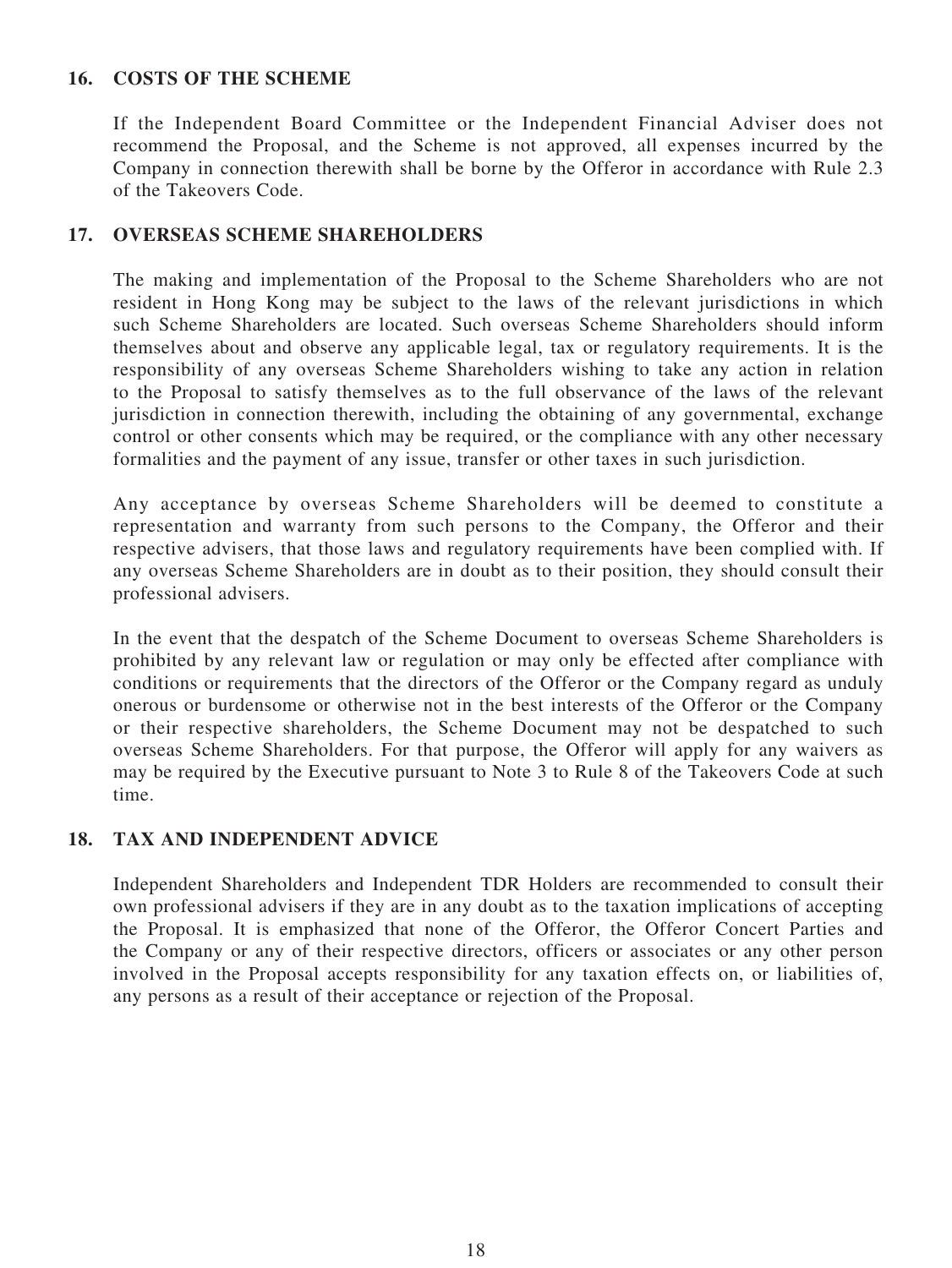### **19. SCHEME SHARES, COURT MEETING AND EGM**

As at the Announcement Date, the Scheme Shares, being the Shares held by FLI and the Independent Shareholders (including the 80,000,000 Shares represented by TDRs), comprise 589,513,000 Shares (representing approximately 72.21% of the issued share capital of the Company) in issue.

All Scheme Shareholders will be entitled to attend and vote on the Scheme at the Court Meeting either in person or by proxy with any Scheme Shareholder being parties acting in concert with the Offeror (including FLI) abstained from voting at the Court Meeting. None of the Offeror and the Offeror Concert Parties who hold Shares will vote on the resolution described in paragraphs (1) to (2) under the section headed "4. Conditions of the Proposal and the Scheme".

All Shareholders will be entitled to attend the EGM and vote on, among other things, (i) the special resolution to approve and give effect to the reduction of the number of issued Shares in the share capital of the Company by cancelling and extinguishing the Scheme Shares; and (ii) the ordinary resolution to simultaneously upon the reduction of issued share capital increase the issued Shares in the share capital of the Company to the amount prior to the cancellation and extinguishment of the Scheme Shares by the allotment and issuance at par to the Offeror of the aggregate number of new Shares, credited as fully paid, as is equal to the number of Scheme Shares cancelled and extinguished and to apply the reserve created in the Company's books of account as a result of the capital reduction to pay up in full at par such number of new Shares so allotted and issued to the Offeror.

The Offeror and the Offeror Concert Parties will undertake to the Grand Court that they will be bound by the Scheme, so as to ensure that they will be subject to the terms and conditions of the Scheme and that they will execute and do, and procure to be executed and done, all such documents, acts and things as may be necessary or desirable for the purpose of giving effect to the Scheme.

## **20. DESPATCH OF SCHEME DOCUMENT**

The Scheme Document containing, among others, further details of the Proposal and the Scheme, the expected timetable, an explanatory statement as required under the rules of the Grand Court, information regarding the Company, recommendations from the Independent Board Committee with respect to the Proposal and the Scheme, the letter of advice from the Independent Financial Adviser, a notice of the Court Meeting and a notice of the EGM, together with forms of proxy in relation thereto, will be despatched to the Shareholders in compliance with the requirements of the Takeovers Code, the rules of the Grand Court and other applicable laws and regulations.

For the TDR Holders, the Scheme Document will be delivered to the Depository Agent for the Depository Agent to take necessary actions on behalf of the TDR Holders, such as relaying messages including notices to the TDR Holders, receiving applications from the TDR Holders to convert their TDRs into Shares and handling payments to the Independent TDR Holders.

Under Rule 8.2 of the Takeovers Code, the Scheme Document should be despatched to the Shareholders within 21 days of the Announcement Date, that is, on or before 5 November 2021. The Scheme Document may only be despatched to the Shareholders after the Grand Court has, at a Directions Hearing to be held on a date to be fixed by the Grand Court, directed the holding of the Court Meeting.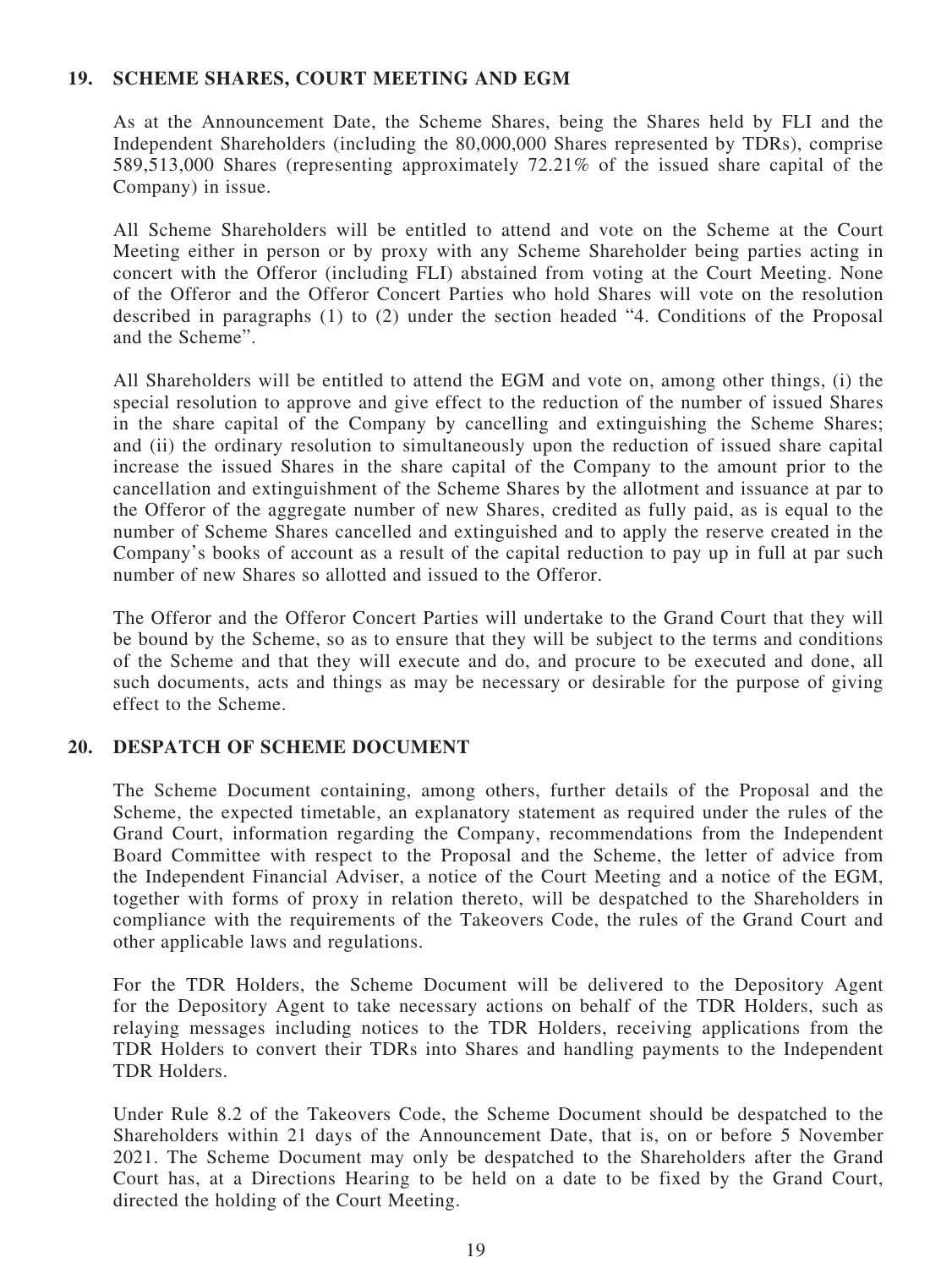As additional time is required to procure the holding of the Directions Hearing and to finalise the financial information to be included in the Scheme Document, an application will be made with the Executive for its consent to extend the latest time for the despatch of the Scheme Document. Further announcement(s) will be made by the Company and the Offeror in respect of the application for the consent and the expected date of despatch of the Scheme Document.

A detailed timetable for the Proposal will be set out in the Scheme Document and in the announcement to be jointly made by the Company and the Offeror upon despatch of the Scheme Document. The Scheme Document will contain important information, and the Scheme Shareholders and TDR Holders are urged to read the Scheme Document containing such disclosures carefully before casting any vote at (or providing any proxy in respect of) the Court Meeting or the EGM. Any voting, acceptance or other response to the Proposal should be made only on the basis of information in the Scheme Document or any other document by which the Proposal is made.

## **21. DISCLOSURE OF DEALINGS**

Associates of the Offeror and the Company (as defined in the Takeovers Code, including shareholders holding 5% or more of the relevant securities (as defined in paragraphs (a) to (d) in Note 4 to Rule 22 of the Takeovers Code) of any of the Offeror and the Company) are hereby reminded to disclose their dealings in any relevant securities of the Company under Rule 22 of the Takeovers Code during the Offer Period.

Neither the Offeror nor any of the Offeror Concert Parties had any dealings for value in the Shares during the period commencing six months prior to the Announcement Date.

In accordance with Rule 3.8 of the Takeovers Code, reproduced below is the full text of Note 11 to Rule 22 of the Takeovers Code:

"Responsibilities of stockbrokers, banks and other intermediaries

Stockbrokers, banks and others who deal in relevant securities on behalf of clients have a general duty to ensure, so far as they are able, that those clients are aware of the disclosure obligations attaching to associates of an offeror or the offeree company and other persons under Rule 22 and that those clients are willing to comply with them. Principal traders and dealers who deal directly with investors should, in appropriate cases, likewise draw attention to the relevant Rules. However, this does not apply when the total value of dealings (excluding stamp duty and commission) in any relevant security undertaken for a client during any 7 day period is less than \$1 million.

This dispensation does not alter the obligations of principals, associates and other persons themselves to initiate disclosure of their own dealings, whatever total value is involved.

Intermediaries are expected to co-operate with the Executive in its dealings enquiries. Therefore, those who deal in relevant securities should appreciate that stockbrokers and other intermediaries will supply the Executive with relevant information as to those dealings, including identities of clients, as part of that co-operation."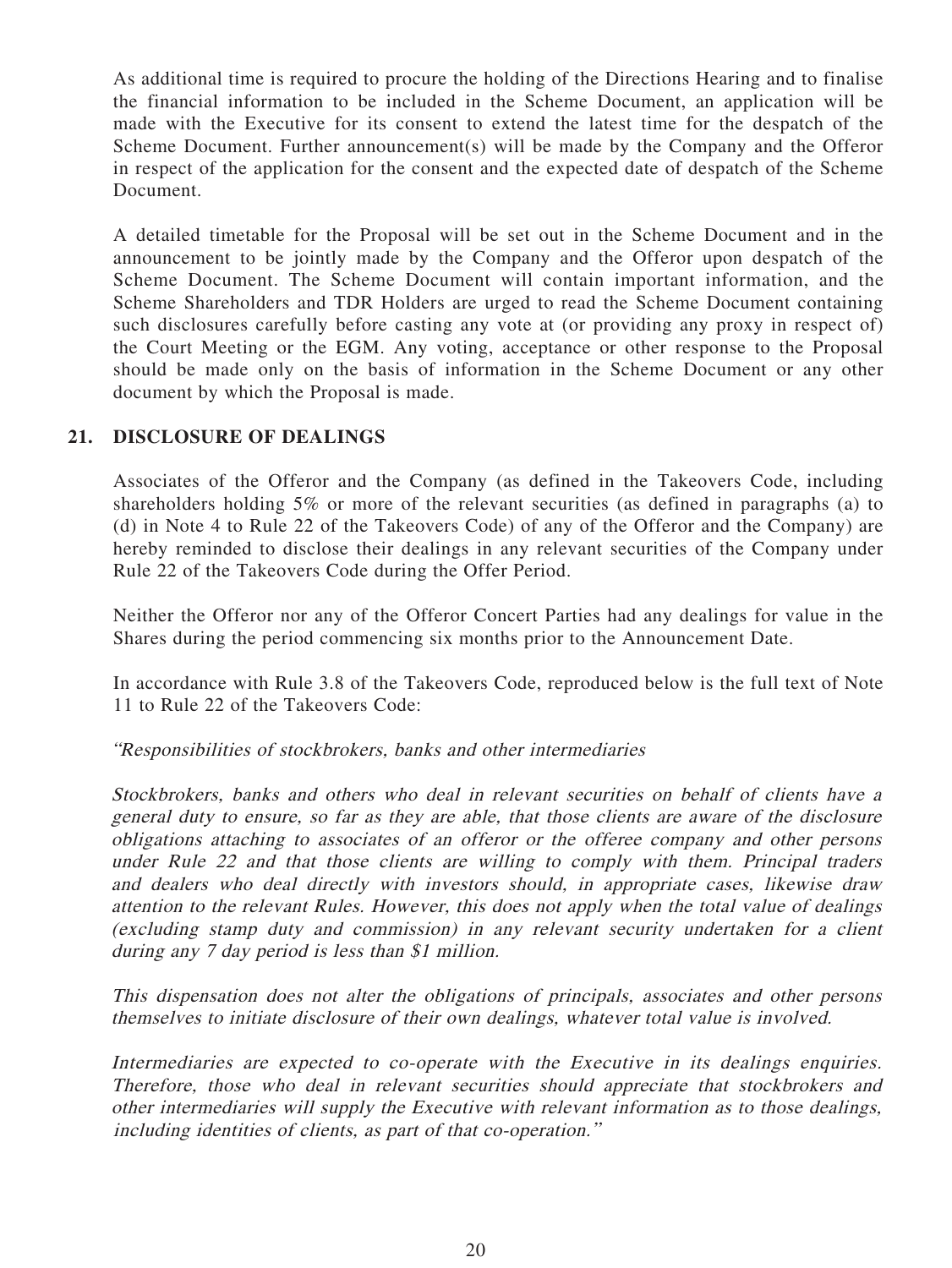## **22. GENERAL**

As at the Announcement Date:

- (a) save as disclosed in the section headed "5. Shareholding Structure of the Company" above, none of the Offeror and the Offeror Concert Parties owned, controlled or had direction over any voting rights and rights over Shares in the Company;
- (b) save for the Irrevocable Undertaking, none of the Offeror and the Offeror Concert Parties had received an irrevocable commitment to vote for or against the Scheme;
- (c) save as disclosed in the section headed "5. Shareholding Structure of the Company" above, none of the Offeror and the Offeror Concert Parties held any convertible securities, warrants or options in respect of voting rights and rights over Shares in the Company;
- (d) none of the Offeror and the Offeror Concert Parties had entered into any outstanding derivative in respect of securities in the Company;
- (e) save for the Irrevocable Undertaking, there are no arrangements (whether by way of option, indemnity or otherwise) in relation to the Shares or the shares of the Offeror between the Offeror or any of the Offeror Concert Parties and any other person which might be material to the Proposal and/or the Scheme;
- (f) there was no agreement or arrangement to which the Offeror is a party which relates to the circumstances in which it may or may not invoke or seek to invoke a pre-condition or a condition to the Proposal and/or the Scheme;
- (g) none of the Offeror and the Offeror Concert Parties had borrowed or lent any Shares or any relevant securities (as defined in Note 4 to Rule 22 of the Takeovers Code) in the Company;
- (h) save for the Cancellation Price payable under the Scheme, there is no other consideration, compensation or benefit in whatever form paid or to be paid by the Offeror and the Offeror Concert Parties to the Scheme Shareholders or persons acting in concert with them in relation to the Scheme Shares; and
- (i) save for the Irrevocable Undertaking, there is no agreement, arrangement, understanding or special deal (as defined under Rule 25 of the Takeover Code) between (i) any Shareholder; and (ii)(a) the Offeror and any of the Offeror Concert Parties or (b) the Company, its subsidiaries or associated companies.

## **23. RESUMPTION OF TRADING IN SHARES**

At the request of the Company, trading in the Shares on the Stock Exchange was halted from 1:00 p.m. on 6 October 2021 pending issuance of this joint announcement. An application has been made by the Company to the Stock Exchange for the resumption of trading in the Shares on the Stock Exchange with effect from 9:00 a.m. on Monday, 18 October 2021.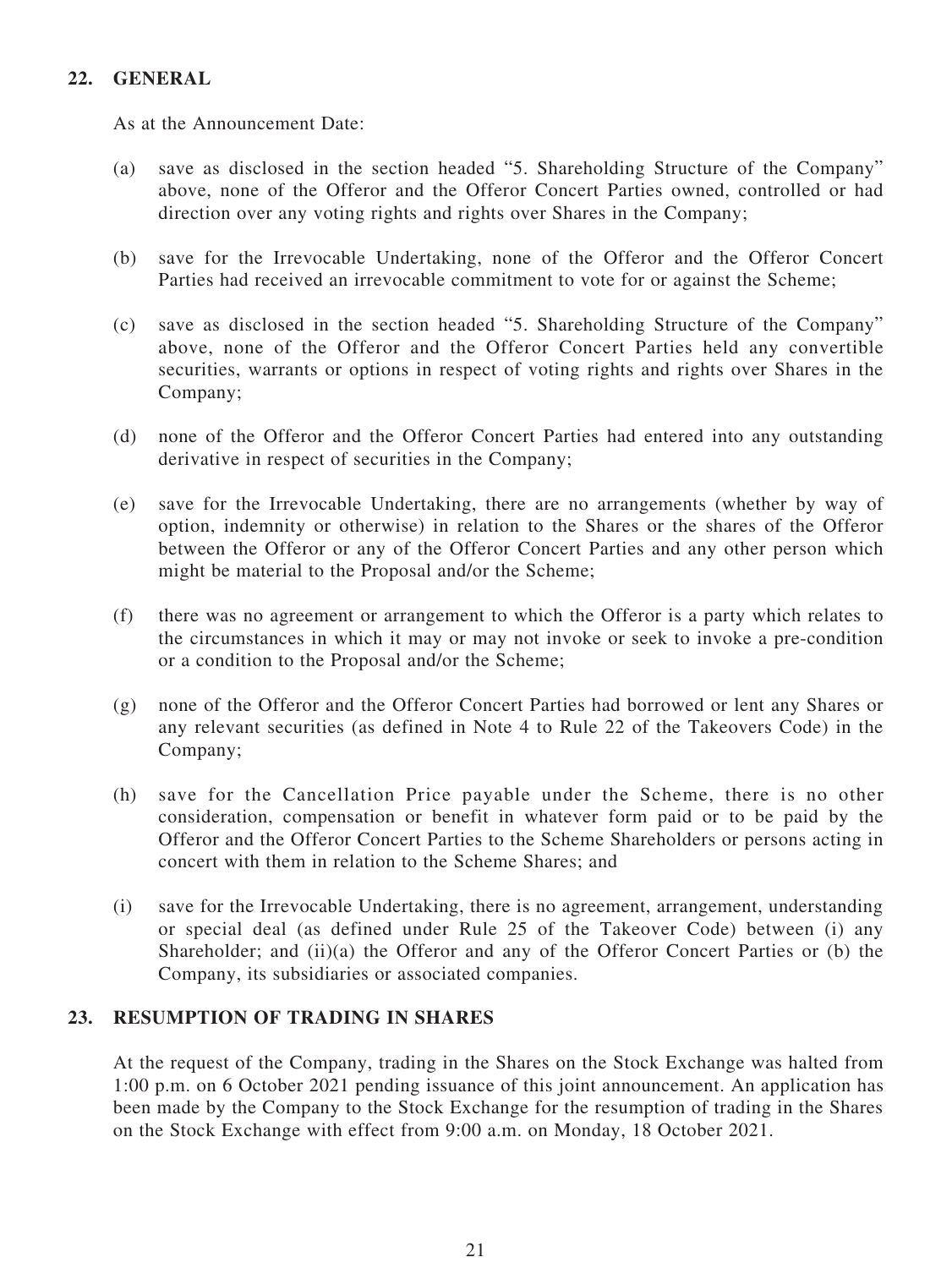# **24. DEFINITIONS**

In this joint announcement, the following expressions have the meanings set out below unless the context requires otherwise.

| "acting in concert"  | has the meaning ascribed to it in the Takeovers Code and "concert"<br>party" shall be construed accordingly                                                                                                                                                          |
|----------------------|----------------------------------------------------------------------------------------------------------------------------------------------------------------------------------------------------------------------------------------------------------------------|
| "Announcement Date"  | 15 October 2021, being the date of this joint announcement                                                                                                                                                                                                           |
| "AOCI"               | Asia Optical Co., Inc., a company incorporated in Taiwan with<br>limited liability and whose shares are listed on the Taiwan Stock<br>Exchange with the stock code of 3019, and wholly owns the<br>Offeror and RIG and being an Offeror Concert Party                |
| "associate"          | has the meaning ascribed to it in the Takeovers Code                                                                                                                                                                                                                 |
| "Authorisations"     | authorisations, registrations, filings, rulings, consents, opinions,<br>permissions, waivers, exemptions and approvals required from the<br>Relevant Authorities or other third parties which are necessary for<br>any members of the Group to carry on its business |
| "Board"              | the board of Directors                                                                                                                                                                                                                                               |
| "Cancellation Price" | the cancellation price of HK\$0.88 per Scheme Share cancelled<br>and extinguished payable in cash by the Offeror to the Scheme<br>Shareholders pursuant to the Scheme                                                                                                |
| "Companies Act"      | the Companies Act, Cap. 22 (Act 3 of 1961, as consolidated and<br>revised) of the Cayman Islands                                                                                                                                                                     |
| "Company"            | Yorkey Optical International (Cayman) Ltd. (精熙國際 (開曼)<br>有限公司*), a company incorporated in the Cayman Islands with<br>limited liability and the Shares of which are listed on the Main<br>Board of the Stock Exchange (stock code: 2788)                             |
| "Condition(s)"       | the condition(s) to the implementation of the Proposal and the<br>Scheme as described in the section headed "4. Conditions of the<br>Proposal and the Scheme" of this joint announcement                                                                             |
| "Court Meeting"      | a meeting of the Scheme Shareholders to be convened and held<br>at the direction of the Grand Court at which the Scheme (with<br>or without modification) will be voted upon, or any adjournment<br>thereof                                                          |
| "Depository Agent"   | CTBC Bank Co., Ltd., which issued the TDRs as an agent of the<br>Company                                                                                                                                                                                             |
| "Directions Hearing" | a directions hearing of the Grand Court for the purpose of giving<br>direction as to the holding of the Court Meeting                                                                                                                                                |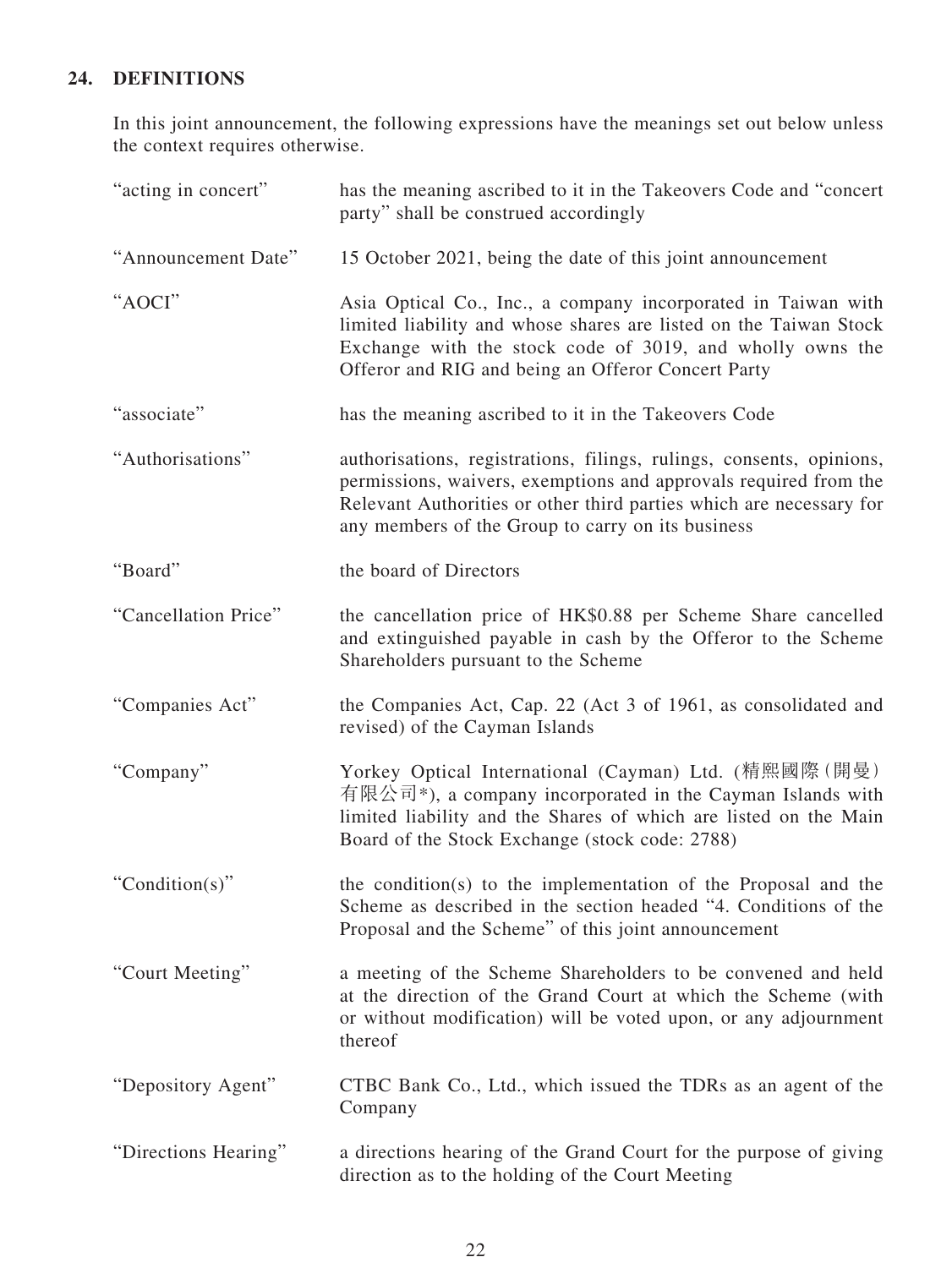| " $Directory$ "                    | the director(s) of the Company                                                                                                                                                                                                                                                                                                                                                                                                                                                                                              |
|------------------------------------|-----------------------------------------------------------------------------------------------------------------------------------------------------------------------------------------------------------------------------------------------------------------------------------------------------------------------------------------------------------------------------------------------------------------------------------------------------------------------------------------------------------------------------|
| "DL Securities"                    | DL Securities (HK) Limited, a licensed corporation to conduct<br>Type 1 (Dealing in Securities), Type 4 (Advising on Securities)<br>and Type 6 (Advising on Corporate Finance) regulated activities<br>under the SFO and joint financial adviser to the Offeror in<br>relation to the Proposal                                                                                                                                                                                                                              |
| "Effective Date"                   | the date on which the Scheme, if approved and sanctioned by the<br>Grand Court, becomes effective in accordance with its terms and<br>the Companies Act, being the date on which a copy of the order<br>of the Grand Court sanctioning the Scheme and confirming the<br>reduction of issued share capital resulting from the cancellation<br>and extinguishment of the Scheme Shares is delivered to the<br>Registrar of Companies in the Cayman Islands for registration<br>pursuant to Section 86(3) of the Companies Act |
| " $EGM"$                           | an extraordinary general meeting of the Company to be convened<br>and held as soon as practicable following the conclusion<br>or adjournment of the Court Meeting for the purposes of<br>passing all necessary resolution(s) for, among other things, the<br>implementation of the Scheme                                                                                                                                                                                                                                   |
| "Executive"                        | the Executive Director of the Corporate Finance Division of the<br>Securities and Futures Commission or any delegate thereof                                                                                                                                                                                                                                                                                                                                                                                                |
| "FLI"                              | Fortune Lands International Ltd., a company incorporated under<br>the laws of the British Virgin Islands with limited liability, being<br>an Offeror Concert Party and the founder and trustee of The<br>Yorkey Employees' Trust                                                                                                                                                                                                                                                                                            |
| "Grand Court"                      | the Grand Court of the Cayman Islands                                                                                                                                                                                                                                                                                                                                                                                                                                                                                       |
| "Group"                            | the Company and its subsidiaries                                                                                                                                                                                                                                                                                                                                                                                                                                                                                            |
| "HK\$"                             | Hong Kong dollar(s), the lawful currency of Hong Kong                                                                                                                                                                                                                                                                                                                                                                                                                                                                       |
| "Hong Kong"                        | the Hong Kong Special Administrative Region of the PRC                                                                                                                                                                                                                                                                                                                                                                                                                                                                      |
| "Independent Board<br>Committee"   | the independent board committee of the Company established<br>by the Board to make a recommendation to the Independent<br>Shareholders in respect of the Proposal and the Scheme                                                                                                                                                                                                                                                                                                                                            |
| "Independent Financial<br>Adviser" | Halcyon Capital Limited, a licensed corporation to conduct Type<br>6 (Advising on Corporate Finance) regulated activities under the<br>SFO and the independent financial adviser to the Independent<br>Board Committee in relation to the Proposal and the Scheme                                                                                                                                                                                                                                                           |
| "Independent"<br>Shareholder(s)"   | Shareholder(s) other than the Offeror and the Offeror Concert<br>Parties                                                                                                                                                                                                                                                                                                                                                                                                                                                    |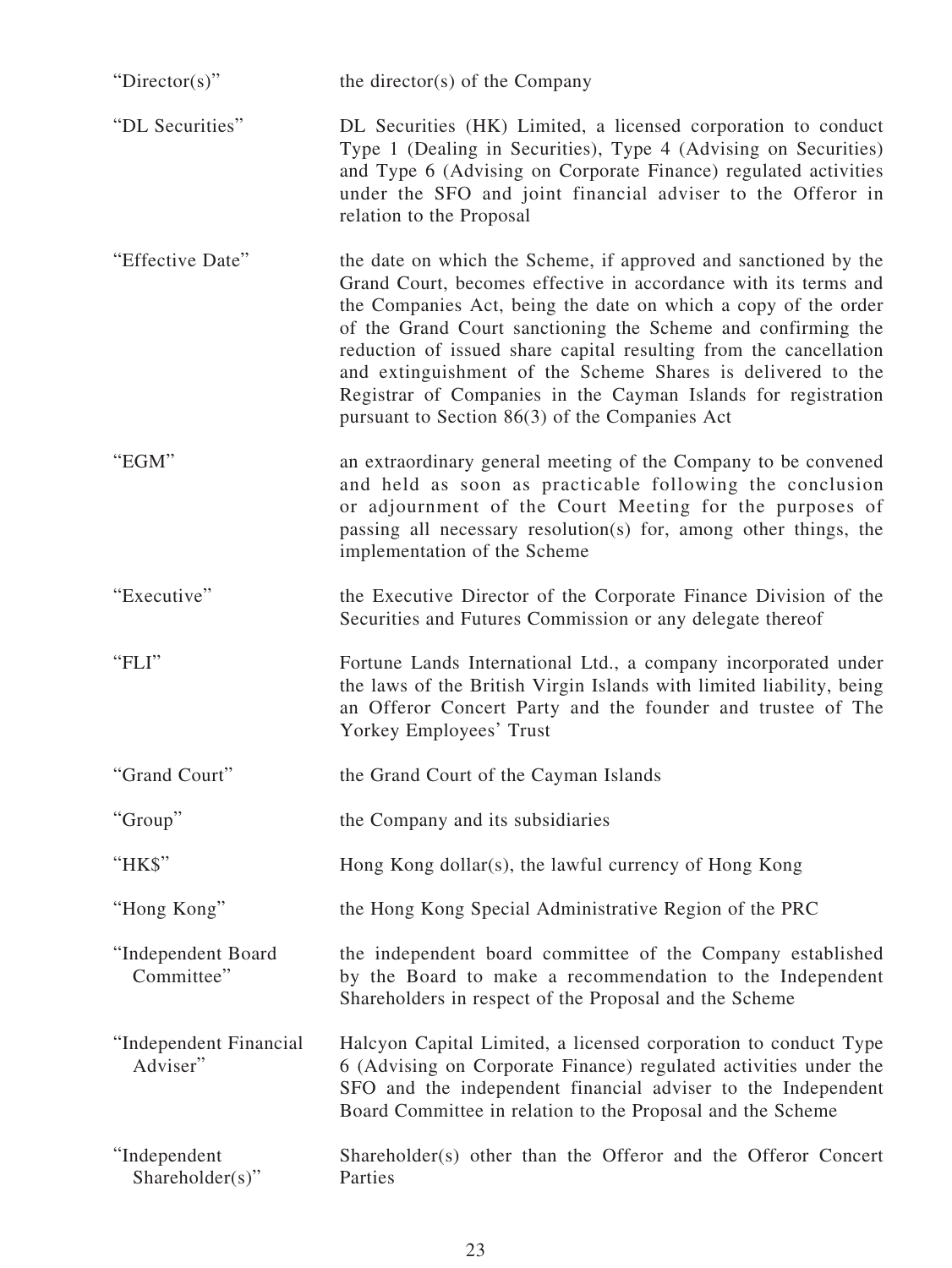| "Independent<br>TDR $Holder(s)$ "   | TDR Holder(s) other than the Offeror and the Offeror Concert<br>Parties                                                                                                                                                                                                                                               |
|-------------------------------------|-----------------------------------------------------------------------------------------------------------------------------------------------------------------------------------------------------------------------------------------------------------------------------------------------------------------------|
| "Irrevocable<br>Undertaking"        | the irrevocable undertaking dated 13 October 2021 and given by<br>the Undertaking Shareholder in favour of the Offeror in respect of<br>the Undertaking Scheme Shares                                                                                                                                                 |
| "Joint Financial<br>Advisers"       | DL Securities and VBG Capital                                                                                                                                                                                                                                                                                         |
| "Last Trading Day"                  | 6 October 2021, being the last trading day of Shares prior to the<br>suspension of trading in the Shares pending the issuance of this<br>joint announcement                                                                                                                                                           |
| "Listing Rules"                     | the Rules Governing the Listing of Securities on The Stock<br>Exchange of Hong Kong Limited                                                                                                                                                                                                                           |
| "Long Stop Date"                    | 13 April 2022 (or such later date as the Offeror, the Company<br>and the Joint Financial Advisers may determine and, to the extent<br>applicable, as the Grand Court on the application of the Company<br>may direct and in all cases, as the Executive may consent)                                                  |
| "Offer Period"                      | the period commencing on the Announcement Date and as defined<br>in the Takeovers Code                                                                                                                                                                                                                                |
| "Offeror"                           | Asia Optical International Ltd., a company incorporated in the<br>British Virgin Islands with limited liability                                                                                                                                                                                                       |
| "Offeror Concert<br>Party $(ies)$ " | party (ies) acting in concert or presumed to be acting in concert<br>with the Offeror under the definition of "acting in concert" under<br>the Takeovers Code, including AOCI, FLI, Mr. Chan Sun-Ko,<br>RIG, Mr. Lai I-Jen, Mr. Kurihara Toshihiko and Ms. Wu Shu-<br>Ping                                            |
| "Operating Rules"                   | Operating Rules of the Taiwan Stock Exchange (台灣證券交易所<br>股份有限公司營業細則)                                                                                                                                                                                                                                                  |
| "PRC"                               | the People's Republic of China (for the purpose of this joint<br>announcement, excluding Hong Kong, the Macao Special<br>Administrative Region and Taiwan)                                                                                                                                                            |
| "Proposal"                          | the proposal for the privatisation of the Company by the Offeror<br>by way of the Scheme, and the withdrawal of the listing of the<br>Shares from the Stock Exchange and the delisting of the TDRs<br>from the Taiwan Stock Exchange on the terms and subject to the<br>conditions set out in this joint announcement |
| "Register"                          | the principal or branch register of members of the Company (as<br>the case may be) in respect of the Shares                                                                                                                                                                                                           |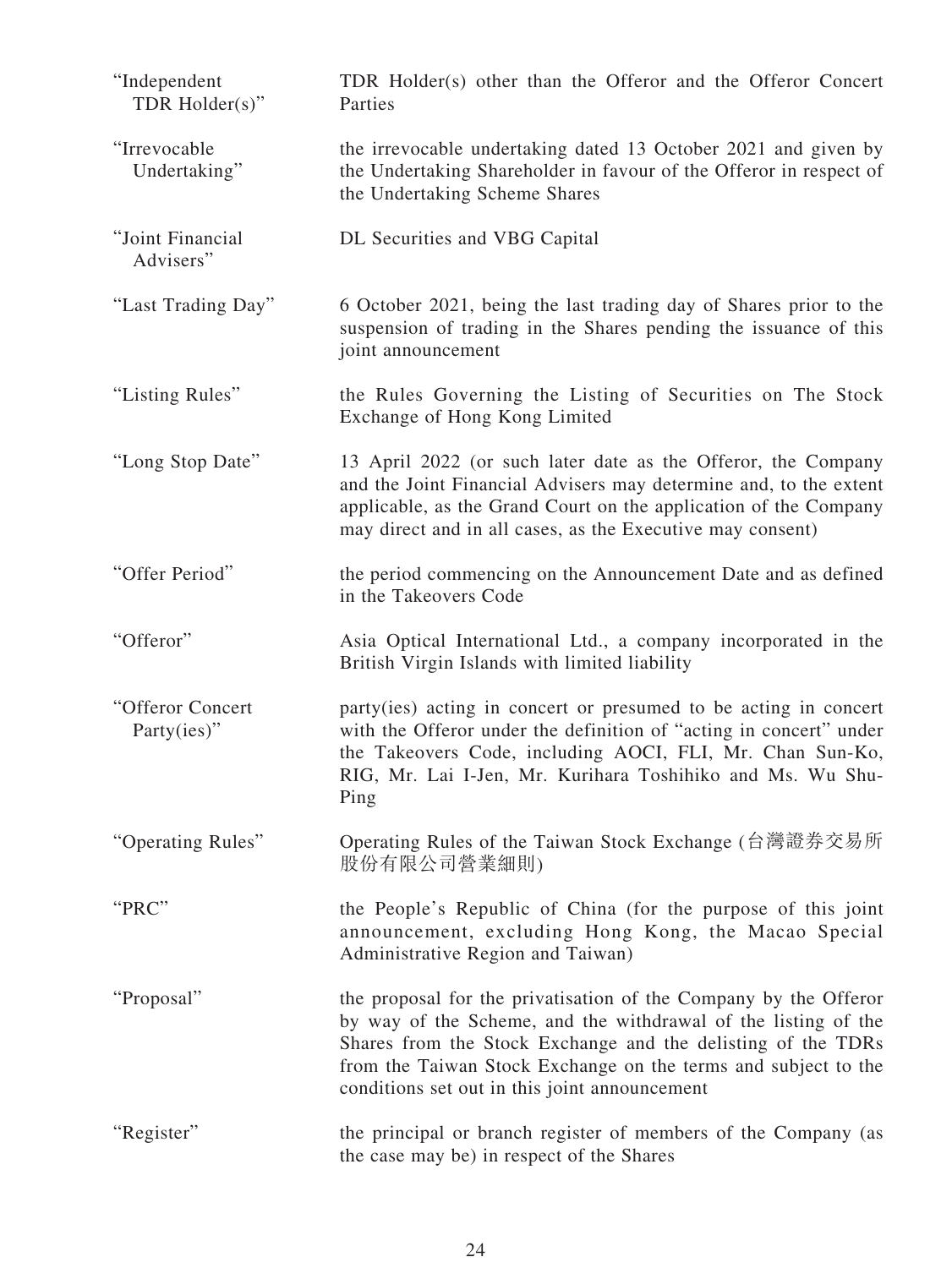| "Relevant Authorities"  | appropriate governments and/or governmental bodies, regulatory<br>bodies, courts or institutions                                                                                                                                                                                                                                                                                                                                                              |
|-------------------------|---------------------------------------------------------------------------------------------------------------------------------------------------------------------------------------------------------------------------------------------------------------------------------------------------------------------------------------------------------------------------------------------------------------------------------------------------------------|
| "RIG"                   | Richman International Group Co., Ltd., a company incorporated<br>under the laws of the British Virgin Islands with limited liability,<br>a direct wholly-owned subsidiary of AOCI and being an Offeror<br><b>Concert Party</b>                                                                                                                                                                                                                                |
| "Scheme"                | a scheme of arrangement between the Company and the Scheme<br>Shareholders under Section 86 of the Companies Act (subject to<br>the Conditions) involving the cancellation and extinguishment<br>of all the Scheme Shares in exchange for the Cancellation Price<br>and the simultaneous restoration of the number of issued Shares<br>in the share capital of the Company to the number prior to the<br>cancellation and extinguishment of the Scheme Shares |
| "Scheme Document"       | the composite scheme document to be jointly issued by the<br>Company and the Offeror to the Shareholders and the TDR<br>Holders containing, among other things, further details of the<br>Proposal together with the additional information specified in the<br>section headed "20. Despatch of Scheme Document" of this joint<br>announcement                                                                                                                |
| "Scheme Record Date"    | the appropriate record date to be announced for the purpose<br>of determining entitlements of the Scheme Shareholders to the<br>Cancellation Price under the Scheme upon the Scheme becoming<br>effective                                                                                                                                                                                                                                                     |
| "Scheme Share(s)"       | Share(s), including the Undertaking Scheme Shares, the Shares<br>held by FLI and the Share(s) represented by the TDR(s), but<br>excluding the Shares held directly or indirectly by the Offeror and<br><b>RIG</b>                                                                                                                                                                                                                                             |
| "Scheme Shareholder(s)" | registered holder(s) of the Scheme Shares                                                                                                                                                                                                                                                                                                                                                                                                                     |
| "SFO"                   | the Securities and Futures Ordinance (Chapter 571 of the Laws of<br>Hong Kong)                                                                                                                                                                                                                                                                                                                                                                                |
| "Share(s)"              | ordinary share(s) of HK\$0.01 each in the share capital of the<br>Company                                                                                                                                                                                                                                                                                                                                                                                     |
| "Shareholder(s)"        | registered holder(s) of the Shares                                                                                                                                                                                                                                                                                                                                                                                                                            |
| "Stock Exchange"        | The Stock Exchange of Hong Kong Limited                                                                                                                                                                                                                                                                                                                                                                                                                       |
|                         | "Taiwan Stock Exchange" Taiwan Stock Exchange Corporation                                                                                                                                                                                                                                                                                                                                                                                                     |
| "Takeovers Code"        | The Code on Takeovers and Mergers in Hong Kong                                                                                                                                                                                                                                                                                                                                                                                                                |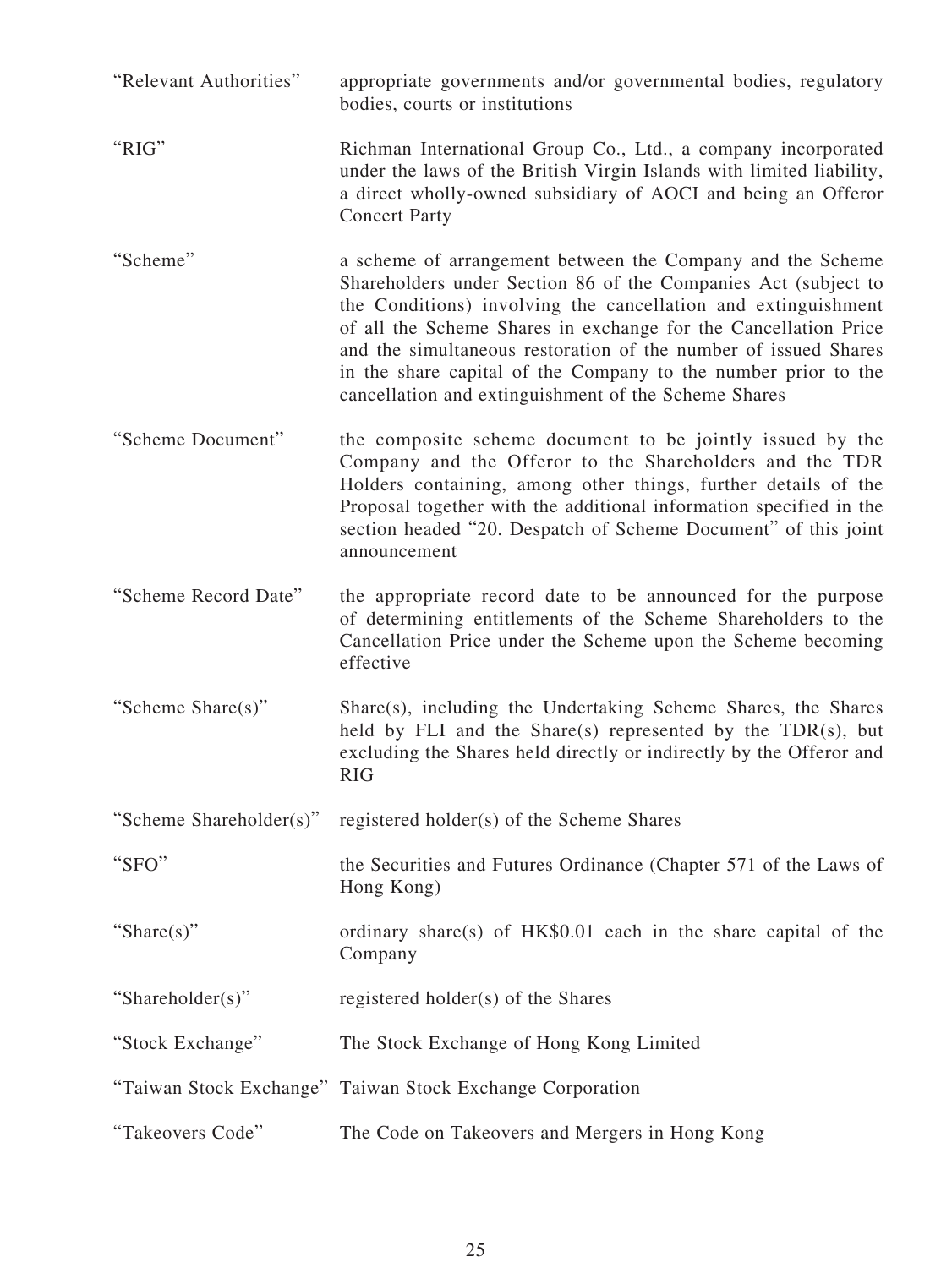| "TDR $(s)$ "                    | 80,000,000 units of Taiwan depositary receipts issued and listed<br>on the Taiwan Stock Exchange, each representing one Share in<br>issue                                                                                                           |
|---------------------------------|-----------------------------------------------------------------------------------------------------------------------------------------------------------------------------------------------------------------------------------------------------|
| "TDR Holder(s)"                 | $holder(s)$ of the TDRs                                                                                                                                                                                                                             |
| "trading day"                   | a day on which the Stock Exchange is open for the business of<br>dealings in securities                                                                                                                                                             |
| "Undertaking Scheme"<br>Shares" | an aggregate of 143,817,000 Shares, representing approximately<br>17.62% of the issued share capital of the Company as at the date<br>of this joint announcement, held by the Undertaking Shareholder                                               |
| "Undertaking<br>Shareholder"    | Ability Enterprise (BVI) Co., Ltd., a company incorporated in the<br>British Virgin Islands with limited liability                                                                                                                                  |
| "US"                            | the United States of America                                                                                                                                                                                                                        |
| "US\$"                          | United States dollar(s), the lawful currency of the United States                                                                                                                                                                                   |
| "VBG Capital"                   | VBG Capital Limited, a licensed corporation to conduct Type<br>1 (Dealing in Securities) and Type 6 (Advising on Corporate<br>Finance) regulated activities under the SFO and joint financial<br>adviser to the Offeror in relation to the Proposal |

| By order of the board of        | By order of the board of                              |
|---------------------------------|-------------------------------------------------------|
| Asia Optical International Ltd. | <b>Yorkey Optical International (Cayman) Ltd.</b>     |
| <b>Asano Yuzo</b>               | Kurihara Toshihiko                                    |
| Director                        | <i>Executive Director and Chief Executive Officer</i> |

Hong Kong, 15 October 2021

As at the Announcement Date, the directors of the Offeror are Mr. Lai I-Jen and Mr. Asano Yuzo, and the directors of AOCI are Mr. Lai I-Jen, Ms. Wu Shu-Ping, Mr. Lin Tai-Lan, Mr. Lin Yu-Liang, Mr. Lu Hui-Ming, Mr. Chung Teng-Ko, and Mr. Jan Chyan-Long.

The directors of the Offeror and the directors of AOCI jointly and severally accept full responsibility for the accuracy of the information contained in this joint announcement (other than that relating to the Group) and confirm, having made all reasonable inquiries, that to the best of their knowledge, opinions expressed in this joint announcement (other than those expressed by the Directors in their capacity as Directors) have been arrived at after due and careful consideration and there are no other facts not contained in this joint announcement, the omission of which would make any statement in this joint announcement misleading.

As at the Announcement Date, the Board comprises two executive Directors, namely, Mr. Lai I-Jen and Mr. Kurihara Toshihiko; one non-executive Director, namely, Ms. Wu Shu-Ping, and three independent non-executive Directors, namely, Mr. Lin Meng-Tsung, Mr. Liu Wei-Li and Mr. Lin Yi-Min.